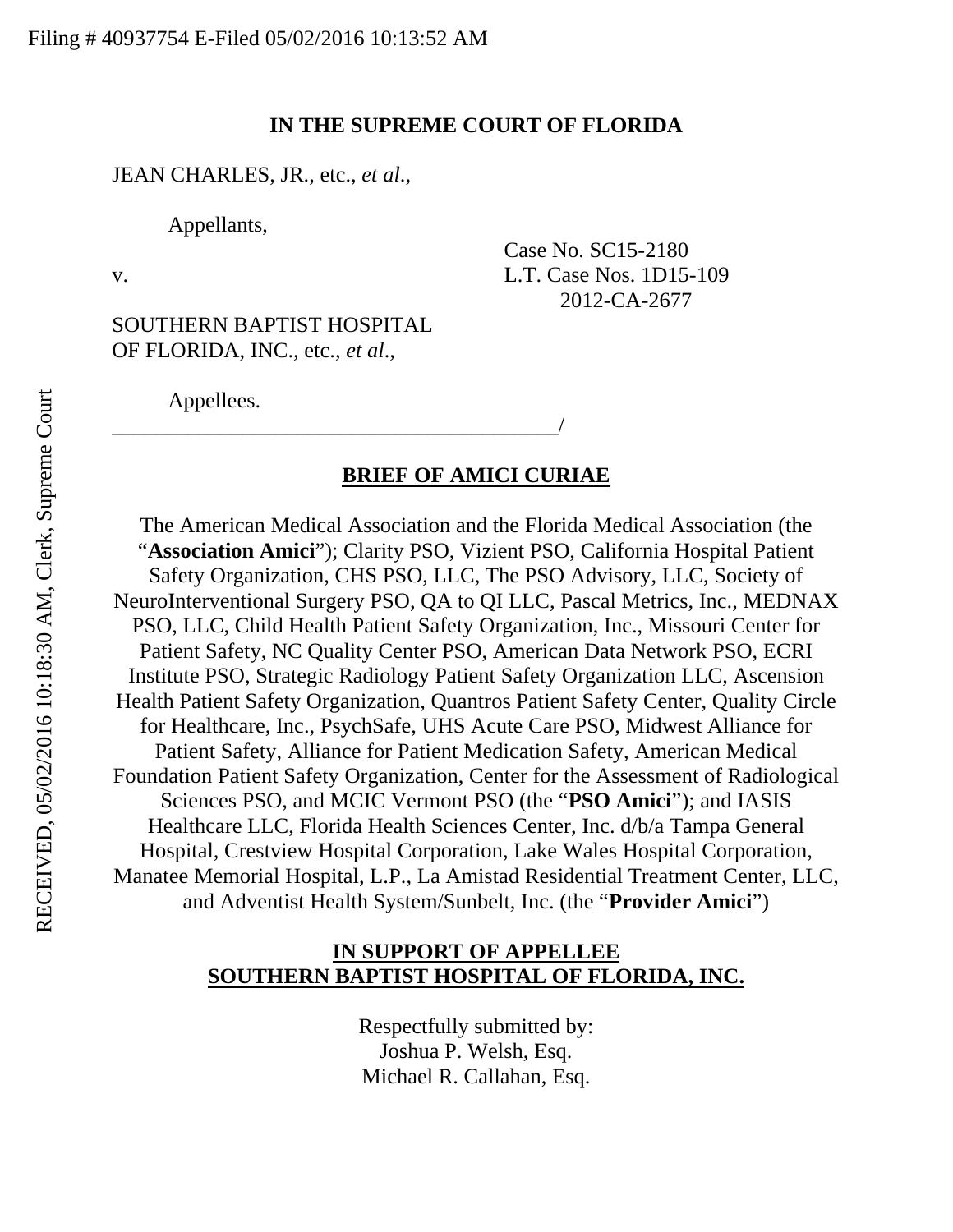# **TABLE OF CONTENTS**

| I. Appellants acknowledge the "no-duplication guidance" of HHS, but     |  |
|-------------------------------------------------------------------------|--|
|                                                                         |  |
| III. Appellants lack standing to criticize Baptist's alleged regulatory |  |
| IV. Amendment 7 does nothing to further—and the PSQIA does nothing      |  |
| V. Appellants' interpretation of the PSQIA would reverse the positive   |  |
| VI. The privileges conferred by the PSQIA are vital to PSOs in meeting  |  |
|                                                                         |  |
|                                                                         |  |
|                                                                         |  |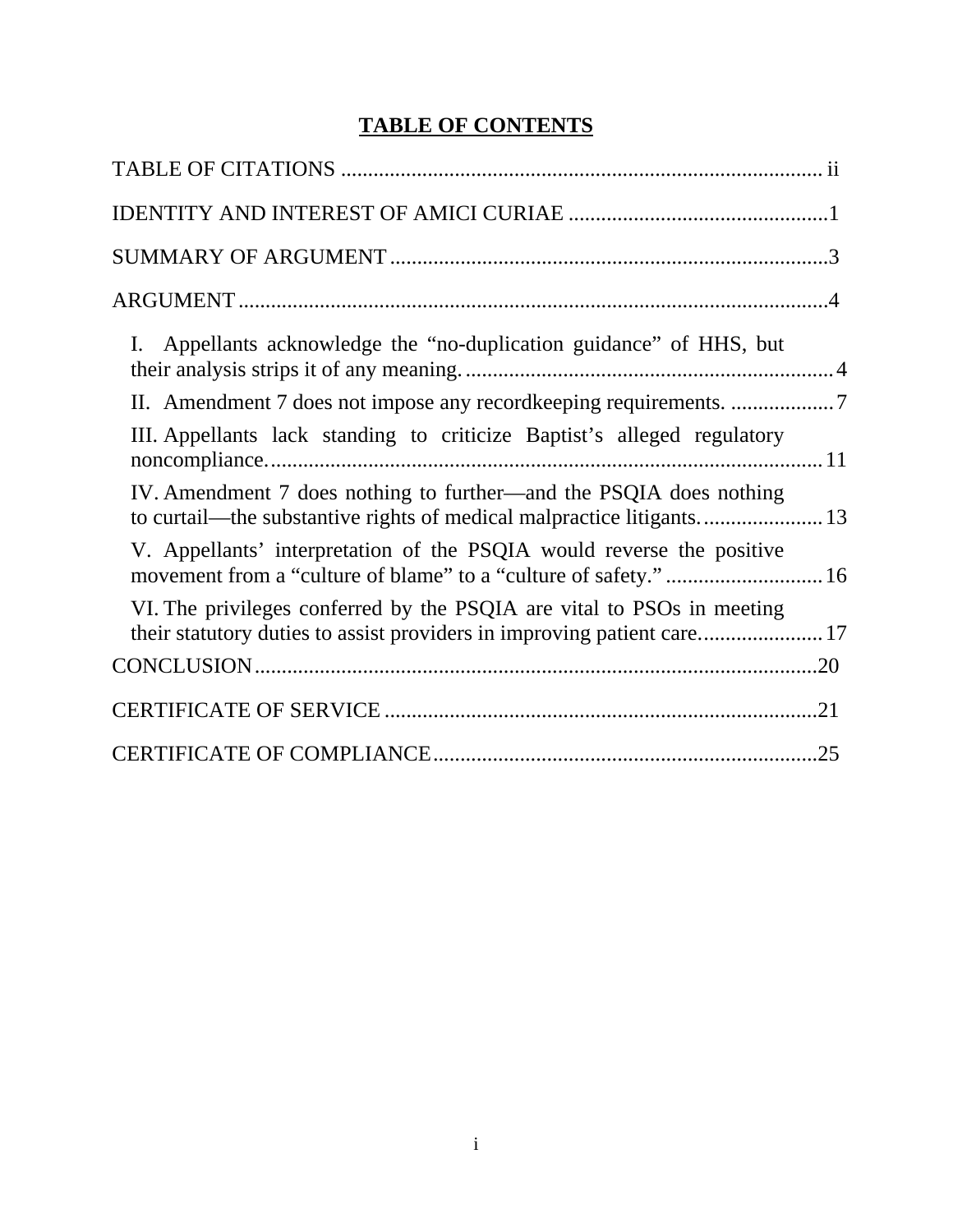# **TABLE OF CITATIONS**

# **Cases**

| Bartow HMA, LLC v. Kirkland, 171 So. 3d 783 (Fla. 2d DCA 2015) 15                  |
|------------------------------------------------------------------------------------|
| City of Sarasota v. Windom, 736 So. 2d 741 (Fla. 2d DCA 1999)13                    |
|                                                                                    |
| Dade County Med. Ass'n v. Hlis, 372 So. 2d 117 (Fla. 3d DCA 1979)16                |
| Fla. Dep't of Envtl. Prot. v. ContractPoint Fla. Parks, LLC, 986 So. 2d 1260       |
|                                                                                    |
|                                                                                    |
|                                                                                    |
| <i>Horowitz v. Plantation Gen. Hosp. Ltd. P'ship, 959 So. 2d 176 (Fla. 2007)12</i> |
| Morton Plant Hosp. Ass'n, Inc. v. Shahbas, 960 So. 2d 820 (Fla. 2d DCA 2007).15    |
|                                                                                    |
| Pan Am. World Airways, Inc. v. Fla. Pub. Serv. Comm'n, 427 So. 2d 716              |
| Republic Media, Inc. v. Dep't of Transp., State of Fla., 714 So. 2d 1203           |
| W. Fla. Reg'l Med. Ctr., Inc. v. See, 18 So. 3d 676 (Fla. 1st DCA 2009)15          |
|                                                                                    |
| <b>Statutes</b>                                                                    |
|                                                                                    |
|                                                                                    |
|                                                                                    |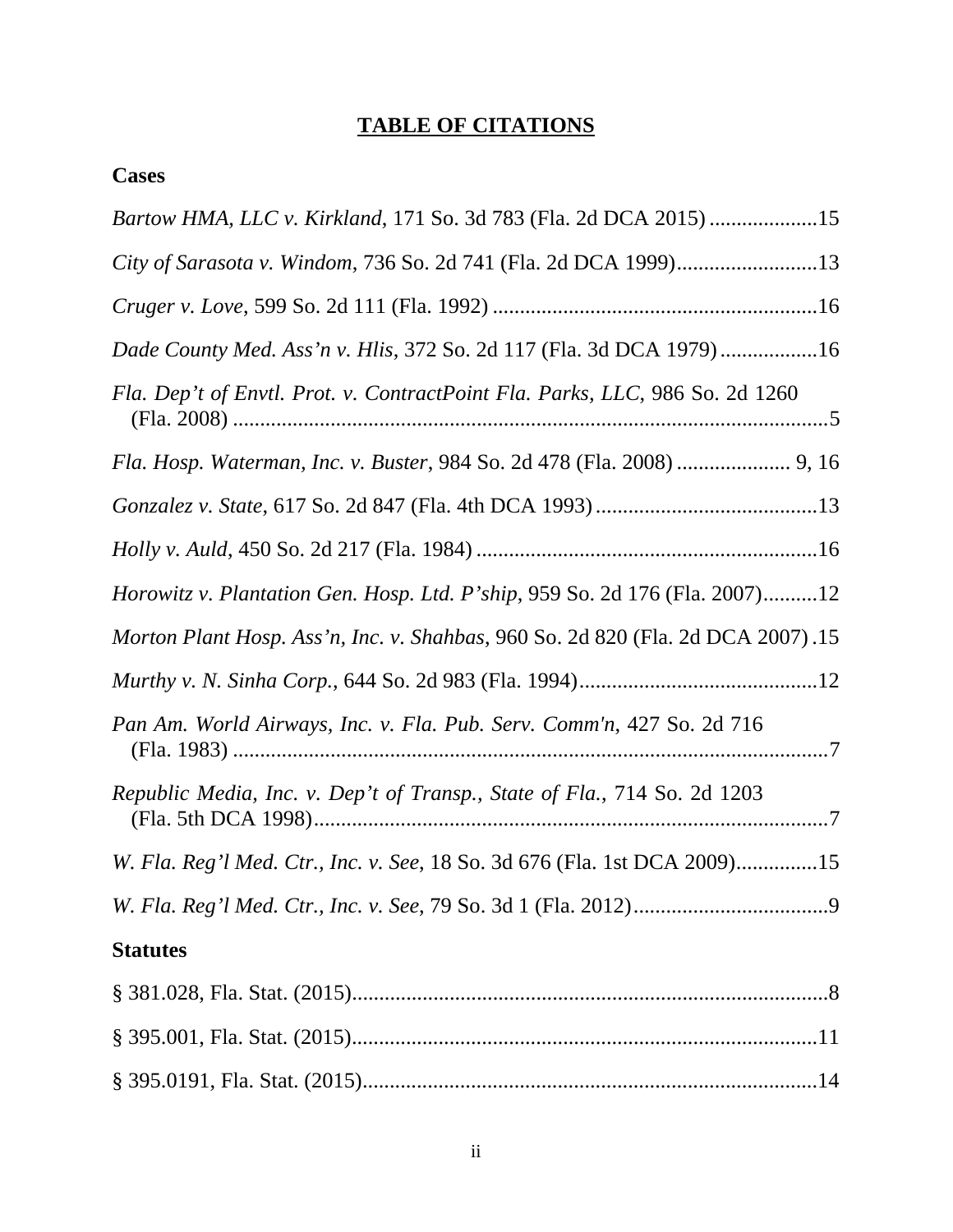| <b>Other Authorities</b>                                                         |
|----------------------------------------------------------------------------------|
|                                                                                  |
| <b>Rules</b>                                                                     |
|                                                                                  |
|                                                                                  |
|                                                                                  |
|                                                                                  |
| <b>Regulations</b>                                                               |
|                                                                                  |
|                                                                                  |
|                                                                                  |
|                                                                                  |
|                                                                                  |
| Patient Safety and Quality Improvement, 73 Fed. Reg. 70732                       |
| Patient Safety and Quality Improvement, 73 Fed. Reg. 8112 (Feb. 12, 2008)  5, 16 |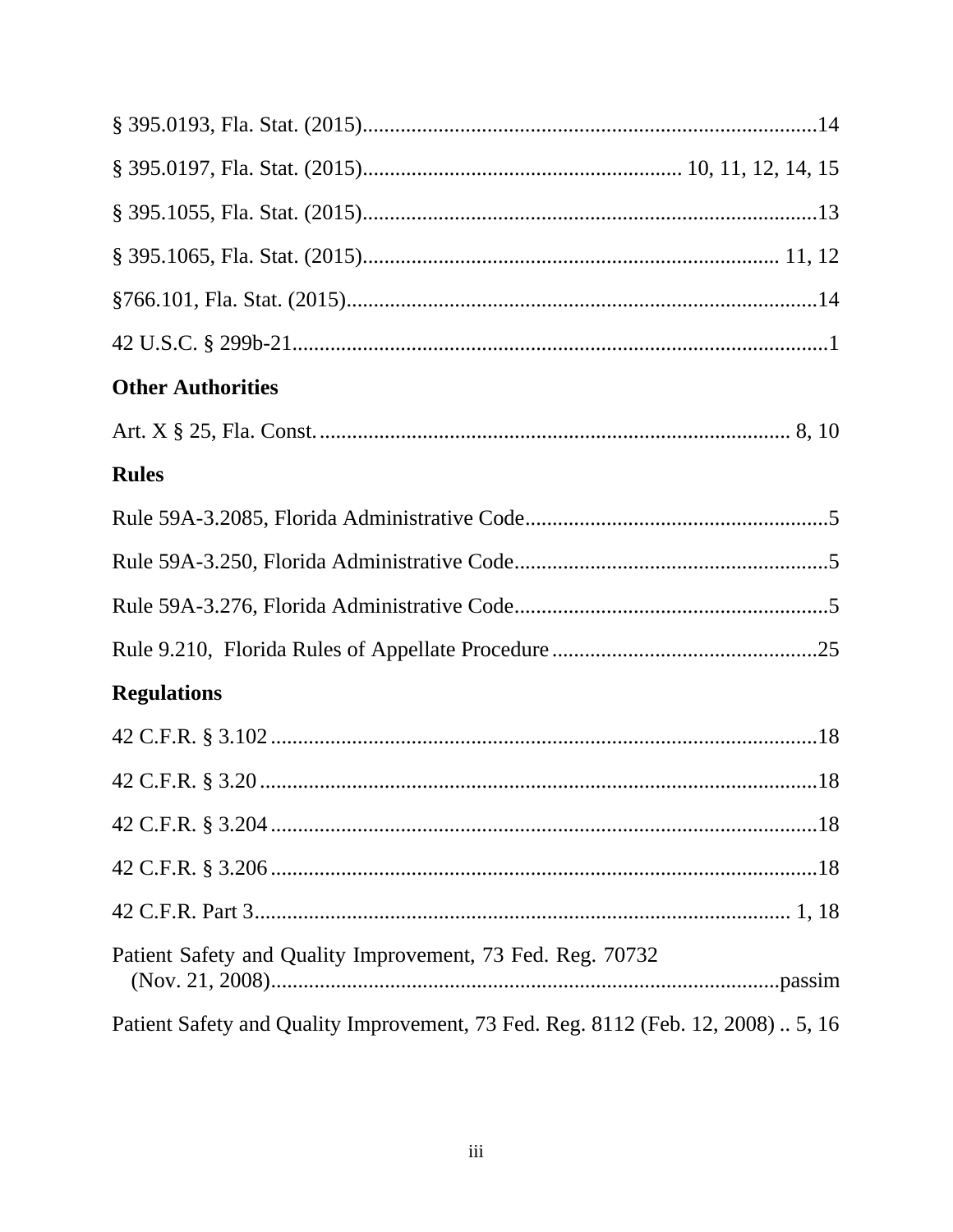#### **IDENTITY AND INTEREST OF AMICI CURIAE**

The American Medical Association ("AMA") and the Florida Medical Association ("FMA") (collectively the "Association Amici") are professional associations representing physicians and other health care providers throughout Florida and nationally. The AMA and FMA join this brief in their own right and as representatives of the Litigation Center of the AMA and the State Medical Societies, which is a coalition of the AMA and the medical societies of each state and the District of Columbia, whose purpose is to represent the viewpoint of organized medicine in the courts.

Clarity PSO and the twenty-four other Patient Safety Organizations ("PSOs") who appear herein as amici curiae ("PSO Amici") were established in accordance with the Patient Safety and Quality Improvement Act of 2005, 42 U.S.C. § 299b-21 *et seq.* ("PSQIA"), and its implementing regulations, 42 C.F.R. Part 3 ("Final Rule"), for the purpose of gathering and analyzing information which is (i) critical to the improvement of patient safety and quality of care, (ii) submitted to PSOs in accordance with federal regulations, and (iii) protected from disclosure as patient safety work product ("PSWP"). Together, the PSO Amici serve thousands of member hospitals, individual physicians and physician groups, and other licensed health care providers throughout Florida and the United States who have relied on the aforementioned protections in implementing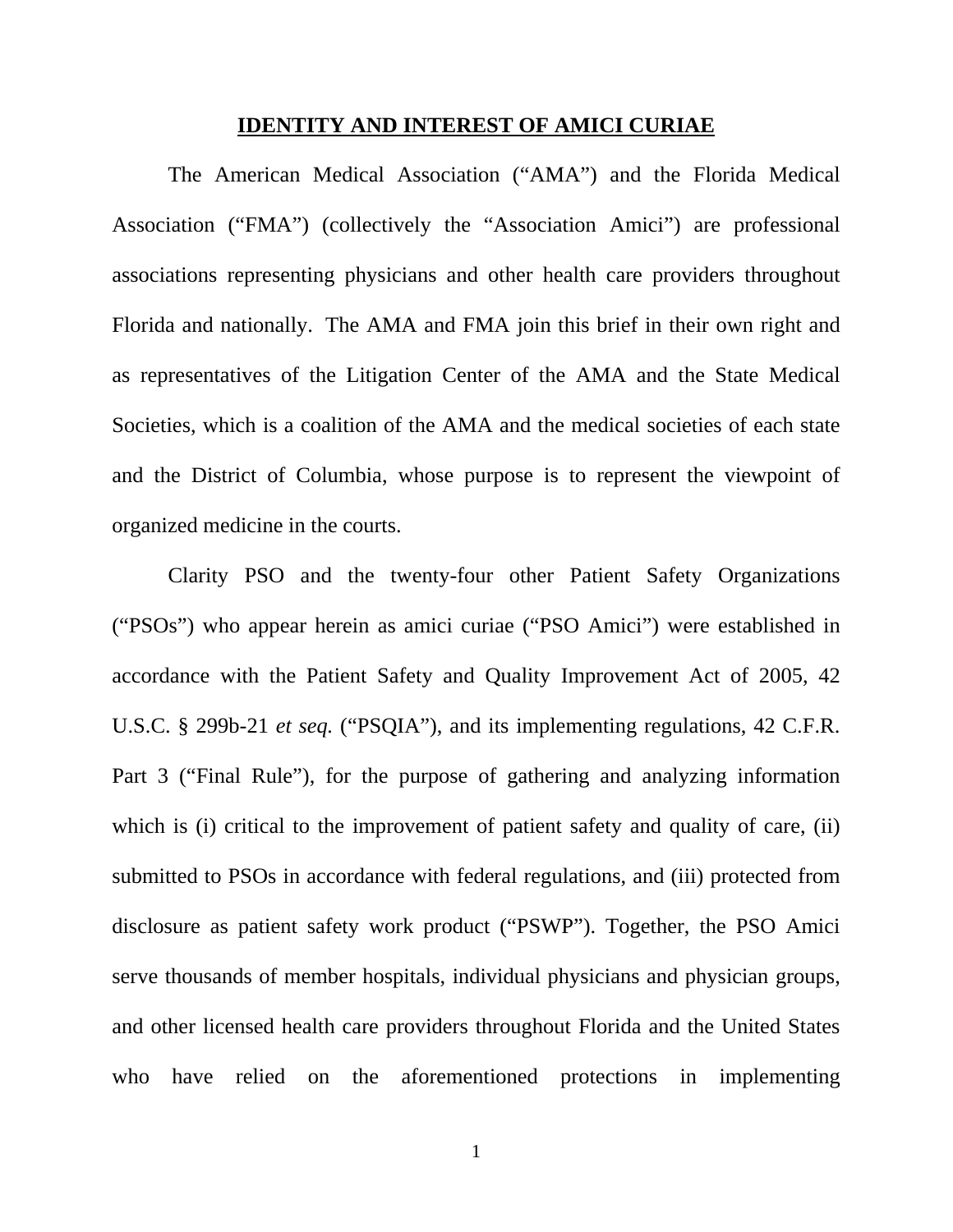comprehensive information-gathering and reporting systems for the purpose of improving health care services and reducing risk to all patients.

A number of the PSO Amici serve Florida-based health care providers. For example, UHS Acute Care PSO, PsychSafe, CHS PSO, LLC, Quality Circle for Healthcare, Inc., and Ascension Health PSO serve over 20 health care facilities in Florida, including facilities operated by amici Manatee Memorial Hospital, L.P., La Amistad Residential Treatment Center, LLC, Crestview Hospital Corporation, Lake Wales Hospital Corporation, and Adventist Health System/Sunbelt, Inc.

In addition to the PSO Amici, multiple providers join in this brief, including IASIS Healthcare LLC, Florida Health Sciences Center, Inc. d/b/a Tampa General Hospital, and the providers mentioned in the preceding paragraph ("Provider Amici"). IASIS operates a national network of hospitals and other health care providers, and until October of 2013, operated three hospitals in the Tampa Bay area that were PSO members. Tampa General Hospital has been a PSO member since 2009. Manatee Memorial Hospital, L.P., La Amistad Residential Treatment Center, LLC, Crestview Hospital Corporation, Lake Wales Hospital Corporation, and Adventist Health System/Sunbelt, Inc. collectively own multiple facilities throughout Florida that are also members of PSOs.

The foregoing amici have joined this brief to support the position of the Appellee and the holding of the First District Court of Appeal, both of which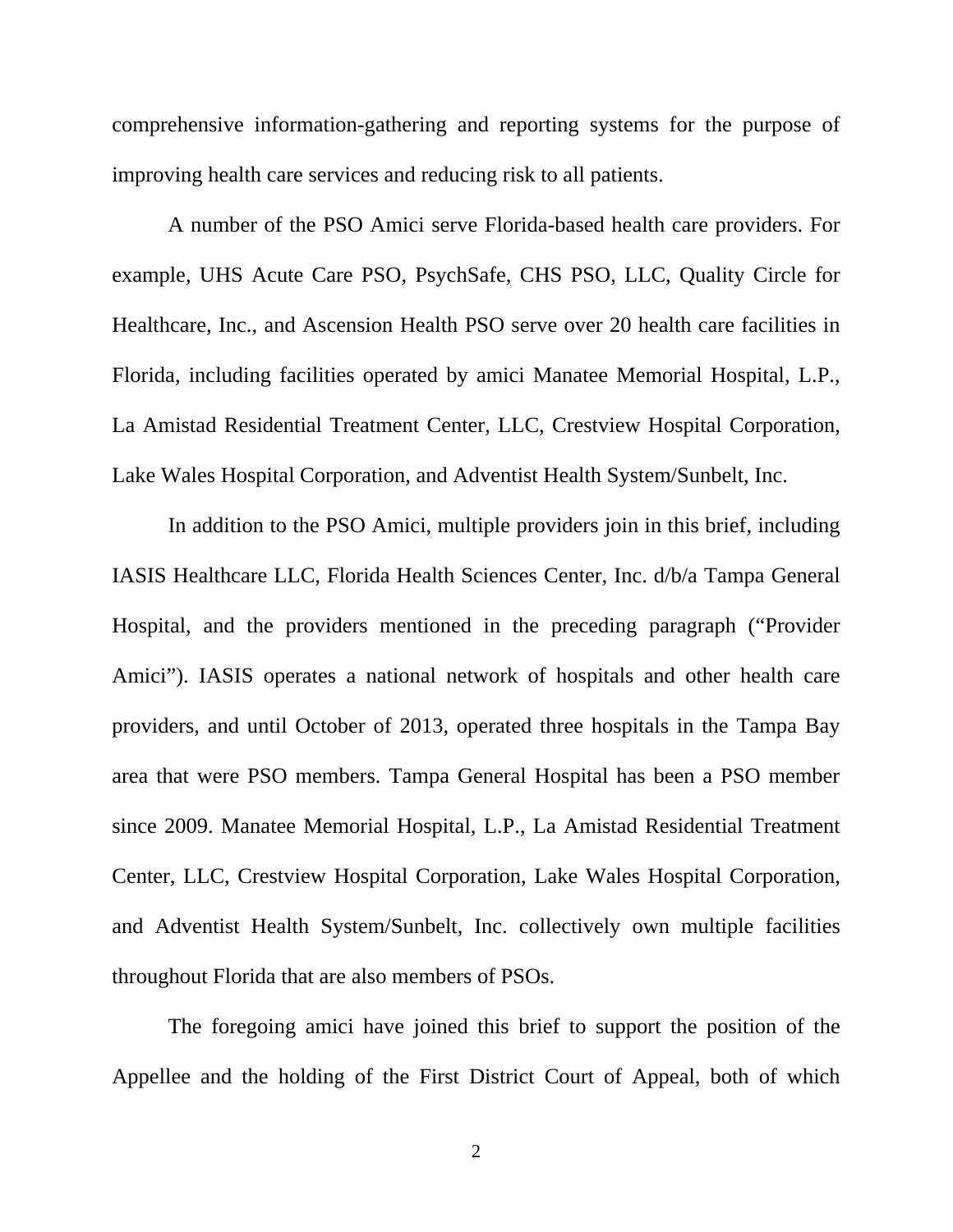accord with the clear intent of the PSQIA to create a means for health care providers to share information about patient safety events within a "protected legal environment" in order to improve patient safety and the quality of care nationwide. Patient Safety and Quality Improvement, 73 Fed. Reg. 70732, 70732 (Nov. 21, 2008) (hereinafter "Final Rule Preamble"). Requiring Appellee to produce documents which meet the statutory requirements for protection would invalidate the PSQIA and undermine the efforts of providers, federal and state governments and others in the health care industry to improve patient care and reduce risk.

#### **SUMMARY OF ARGUMENT**

 As the First District recognized, the Final Rule was expressly intended to permit the very kind of recordkeeping system implemented by Baptist Hospital. A reversal of the First District's holding would contravene the Final Rule and effectively nullify the PSQIA in the State of Florida. Amendment 7, on the other hand, imposes no recordkeeping requirements of its own, and Appellants have no standing to allege noncompliance with recordkeeping requirements imposed by Florida hospital licensing statutes. While the preemption of Amendment 7 by the PSQIA would have no effect on the substantive rights of medical malpractice claimants, preemption of the PSQIA by Amendment 7 would drastically limit provider participation and negatively impact the important work of PSOs. Accordingly, the First District's opinion should be affirmed.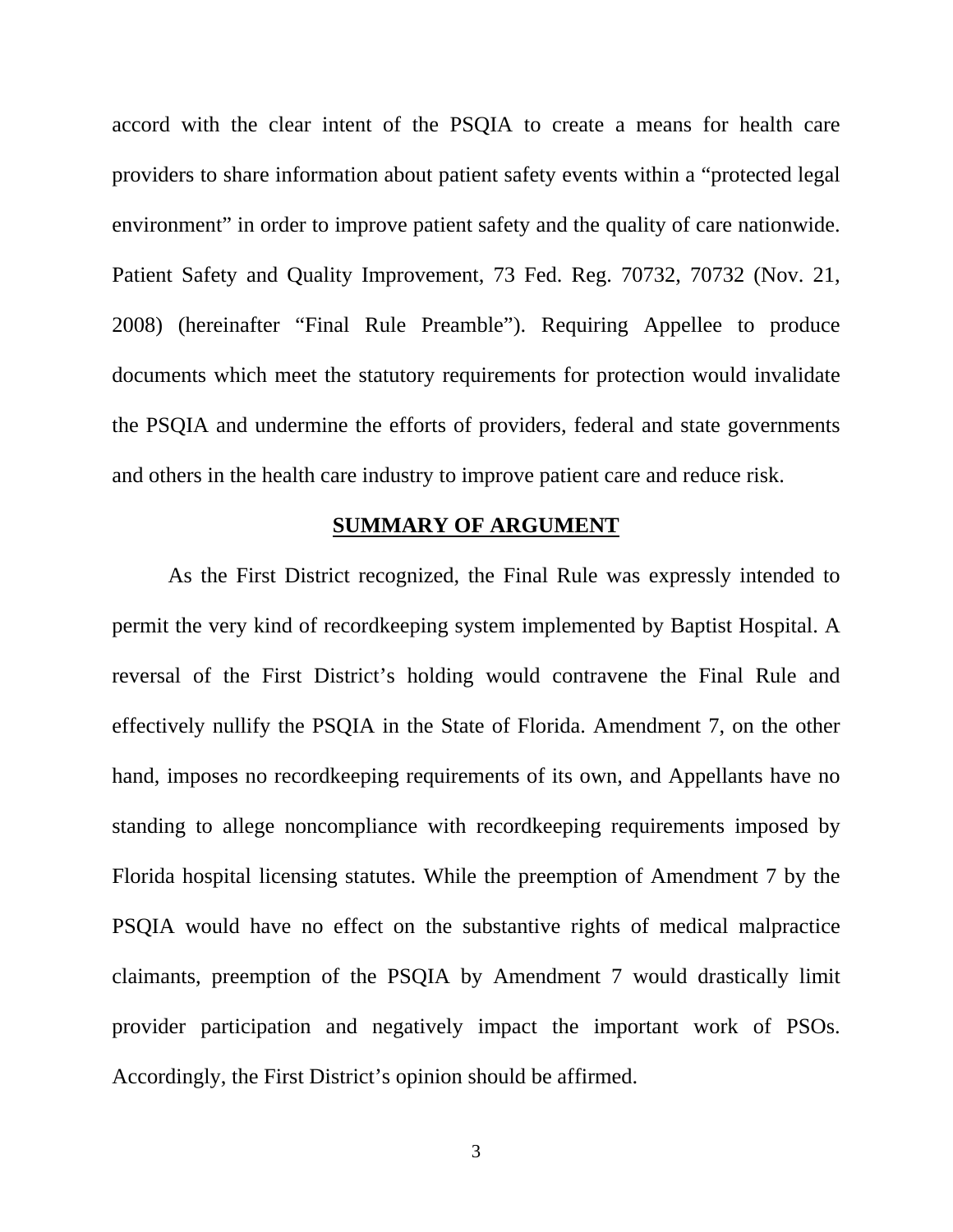#### **ARGUMENT**

# **I. Appellants acknowledge the "no-duplication guidance" of HHS, but their analysis strips it of any meaning.**

Appellants acknowledge that the Final Rule was intended by the Department of Health and Human Services ("HHS") to permit the collection of patient safety information within a single system unless and until a provider determines that certain information must be removed for reporting to the State. IB 6 (citing Final Rule Preamble at 70742), 42, 43-44, 46.<sup>1</sup> Yet Appellants also claim that Baptist's compliance with the Final Rule was "unlawful," and that information that Baptist must maintain (but not externally report) pursuant to State law must be kept separate from PSWP. Appellants rely on language in HHS's preamble to the Final Rule indicating that information cannot be PSWP if it is collected to comply with "external obligations." IB 6-7. However, reading "external obligations" to include *any* state-mandated recordkeeping obligations, as Appellants do, contravenes the purpose and intent of HHS's no-duplication guidance.

First, the phrase "external obligations" is clearly intended by HHS to refer to "external *reporting* obligations," as seen throughout the preamble to the Final Rule. For example, at page 70739, the preamble states, "Providers must fulfill external *reporting* obligations with information that is not patient safety work

<sup>1</sup> Appellants' Initial Brief will be cited herein as "IB," and Appellee's Answer Brief will be cited as "AB."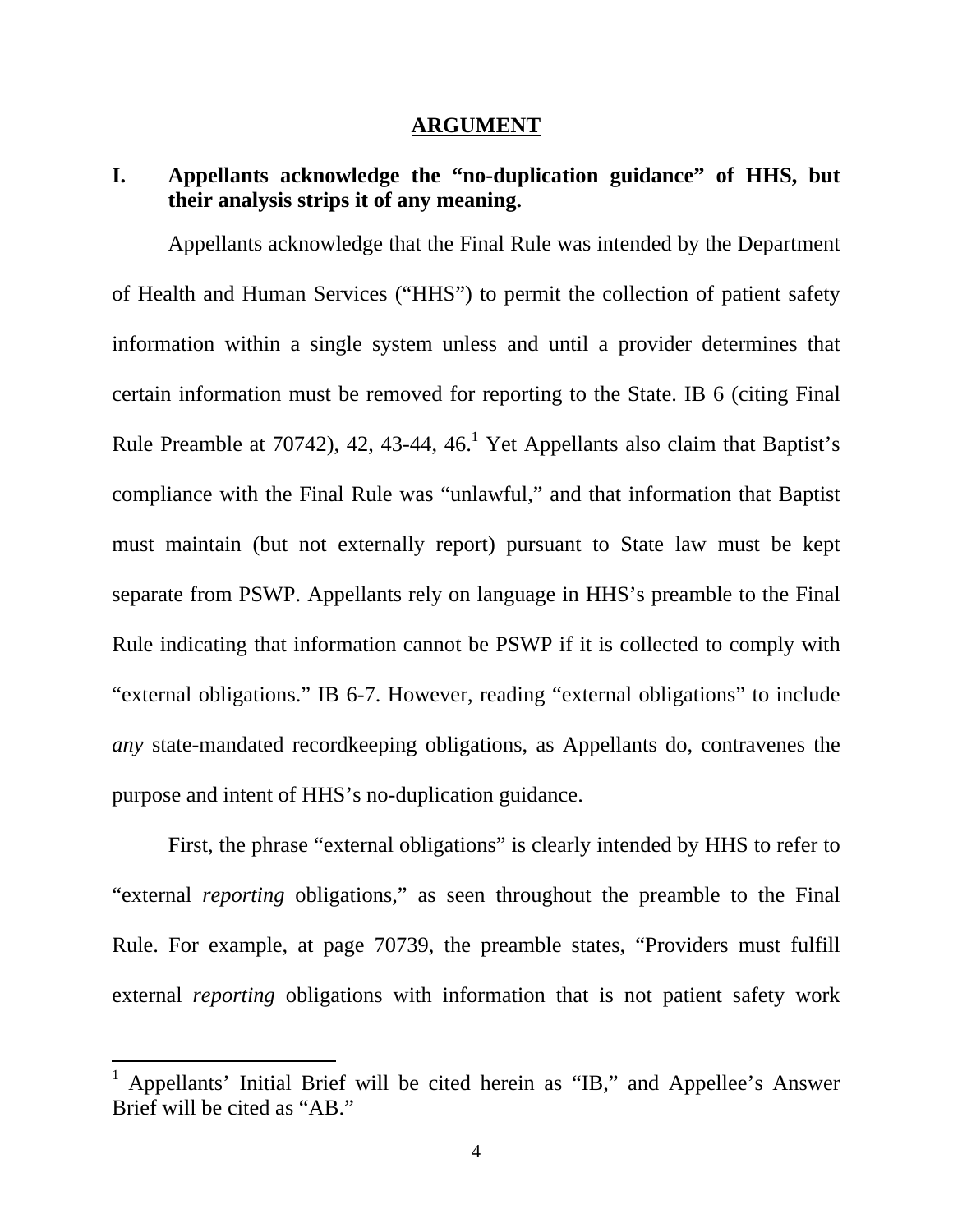product" (emphasis added). The preamble uses this phrase again on page 70740, multiple times on page 70742, and again on page 70744. The language cited by Appellants should be read *in pari materia* with the rest of the preamble to refer to external *reporting* obligations, rather than to create a blanket exception to the PSQIA for *every* document maintained pursuant to *any* regulation.

Florida hospitals are governed by a wide variety of regulations covering everything from surgery and anesthesia services (Rule 59A-3.2085(3), (4), Fla. Admin. Code) to paint and plumbing (*id.* at 59A-3.276(1)(c), (e)). Given the pervasive regulation of hospitals, it would be absurd to exclude from the definition of PSWP every document created pursuant to any regulation. *See Fla. Dep't of Envtl. Prot. v. ContractPoint Fla. Parks, LLC*, 986 So. 2d 1260, 1270 (Fla. 2008) ("the Court should not interpret a statute in a manner resulting in unreasonable, harsh, or absurd consequences"). For example, in HHS's Notice of Proposed Rulemaking, it contemplated that "healthcare associated infections," which a hospital is required to track internally but not mandated to report to the state, would be reported to PSOs. *See* Patient Safety and Quality Improvement, 73 Fed. Reg. 8112, 8129 (Feb. 12, 2008) ("NPRM"). It would be contrary to the intent of the PSQIA to exclude from the scope of PSWP infection-related data that is collected for reporting to a PSO simply because it also satisfies the State's requirement for hospitals to have an infection control program (Rule 59A-3.250).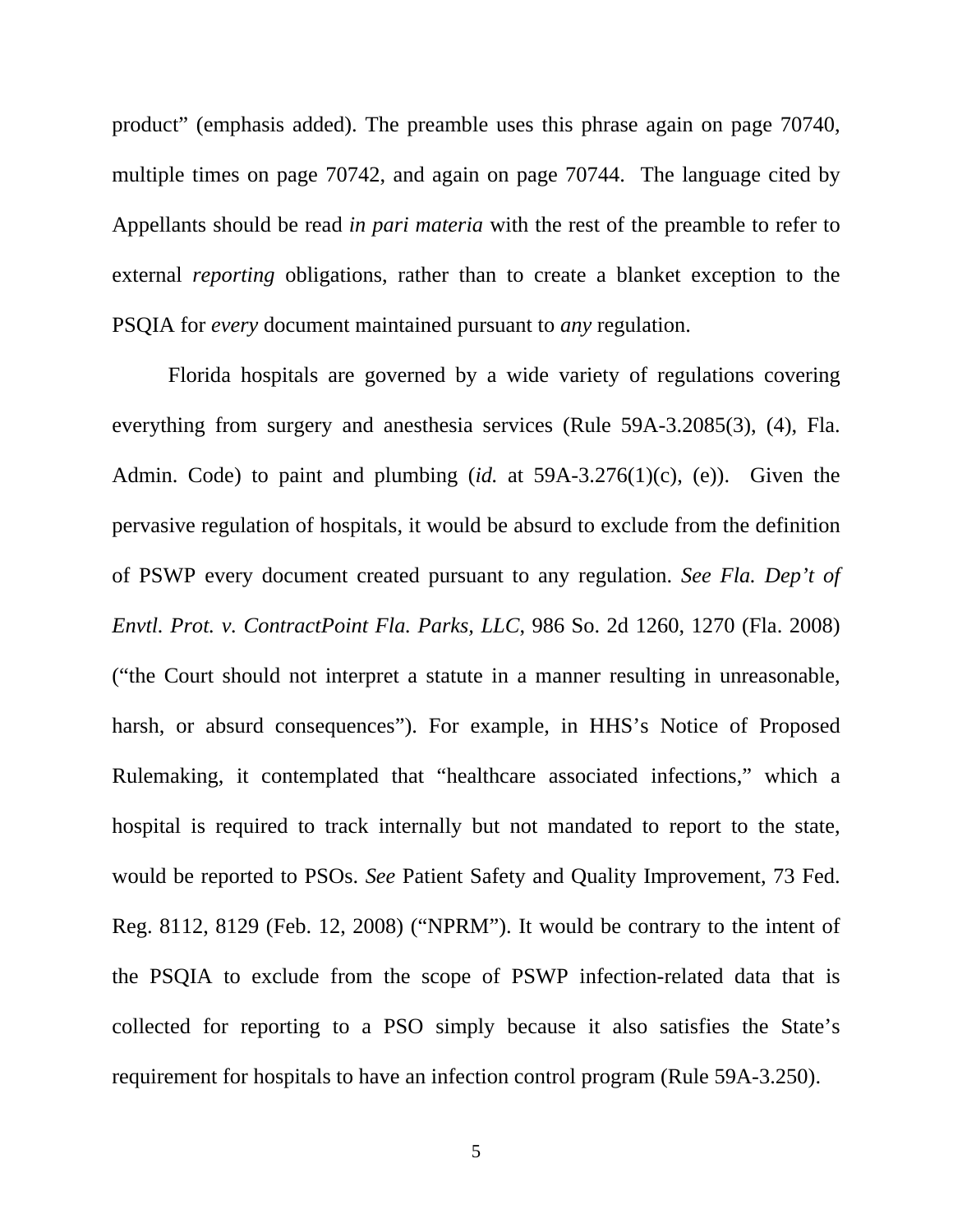It is this overlap between the purposes of the PSQIA and other regulations that caused HHS to approve dual purpose document collection and maintenance. The NPRM, published on February 12, 2008, was generally viewed as requiring parallel and redundant patient safety and quality improvement systems, one for satisfying regulatory requirements and one for reporting to a PSO. Comments on the NPRM "raised significant and substantial concerns regarding … how existing patient safety processes will occur given the protections for patient safety work product, and the likelihood that providers may need to maintain separate systems with substantially duplicate information." Final Rule Preamble at 70740. Providers indicated that "if duplication of information is required, [they] may opt to not participate due to costs and burdens." *Id*.

In response, HHS modified the regulations to "permit<sup>[]</sup> providers to maximize organizational and system efficiencies and lessen[] the need to maintain duplicate information for different needs." *Id.* at 70741. This was accomplished by "allowing providers the flexibility to collect and review information within a patient safety evaluation system ["PSE system"] to determine if the information is needed to fulfill external reporting obligations," at which point it can be removed from the system and reported. *Id*. at 70744. The Department's modification eliminated the need for providers to "maintain duplicate systems to separate information to be reported to a PSO from information that may be required to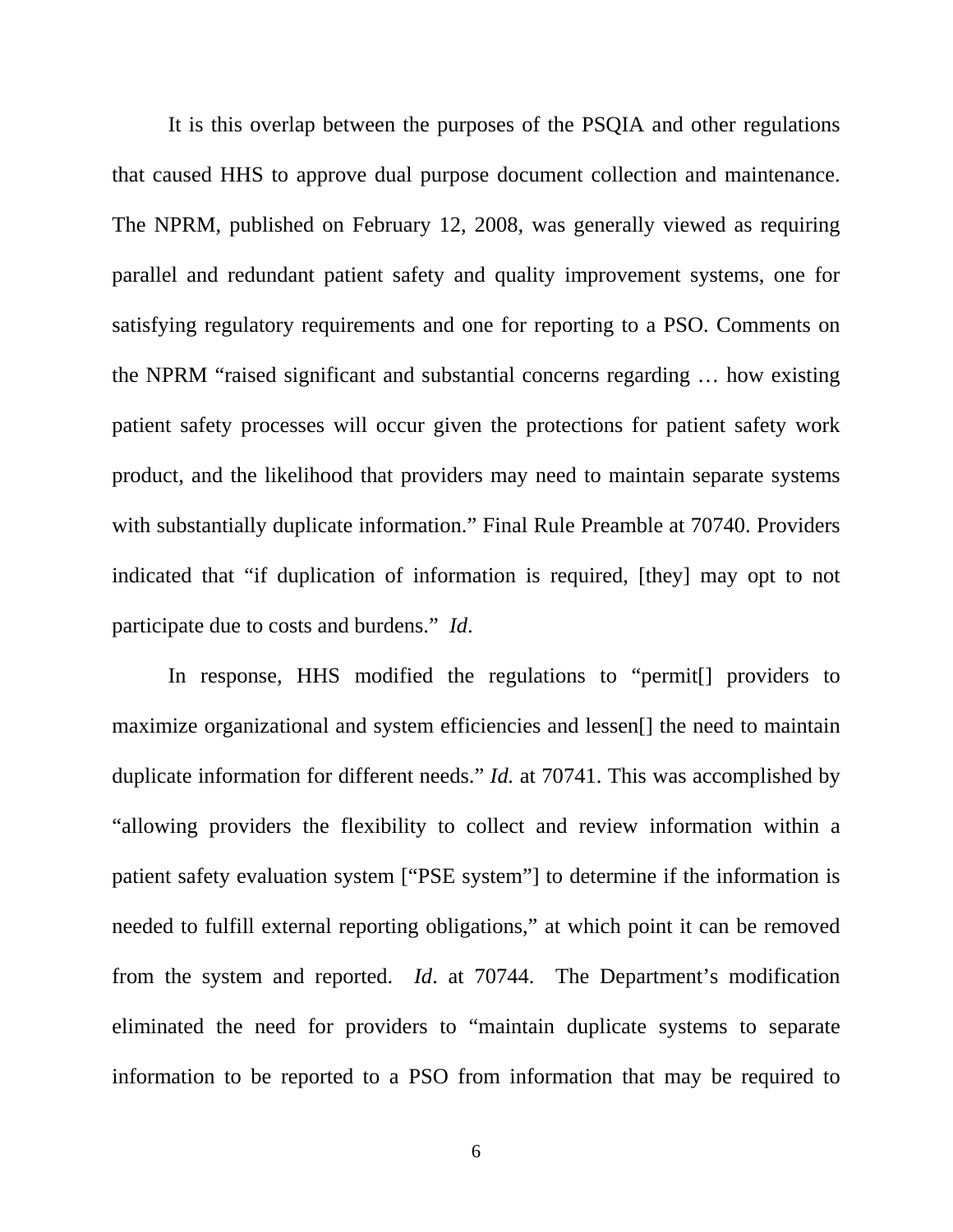fulfill state reporting obligations." *Id*. at 70742. As a result, *all* patient safety information, "collected in one [PSE system], is protected as patient safety work product unless the provider determines that certain information must be removed from the [PSE system] for reporting to the state." *Id*. at  $70742$ <sup>2</sup>

This Court should give effect to HHS's express approval of PSE systems that serve a dual purpose under the PSQIA and other state and federal regulations. *See Pan Am. World Airways, Inc. v. Fla. Pub. Serv. Comm'n*, 427 So. 2d 716, 719 (Fla. 1983) ("We have long recognized that the administrative construction of a statute by an agency or body responsible for the statute's administration is entitled to great weight and should not be overturned unless clearly erroneous."); *Republic Media, Inc. v. Dep't of Transp., State of Fla.*, 714 So. 2d 1203, 1205 (Fla. 5th DCA 1998) ("A reviewing court must defer to any statutory interpretation by an agency which is within the range of possible and reasonable.").

## **II. Amendment 7 does not impose any recordkeeping requirements.**

Appellants freely acknowledge that "Amendment 7 does not mandate that hospitals or providers create, collect or develop any particular information, reports, or records." IB 16. Yet in the very next sentence, Appellants contend that "Amendment 7 mandates that information be maintained in a manner that allows

 $2$  This modification was intended to encourage participation by providers that have "mature patient safety efforts"—like hospitals with long-standing state-mandated patient safety and quality improvement programs. *Id*. at 70744.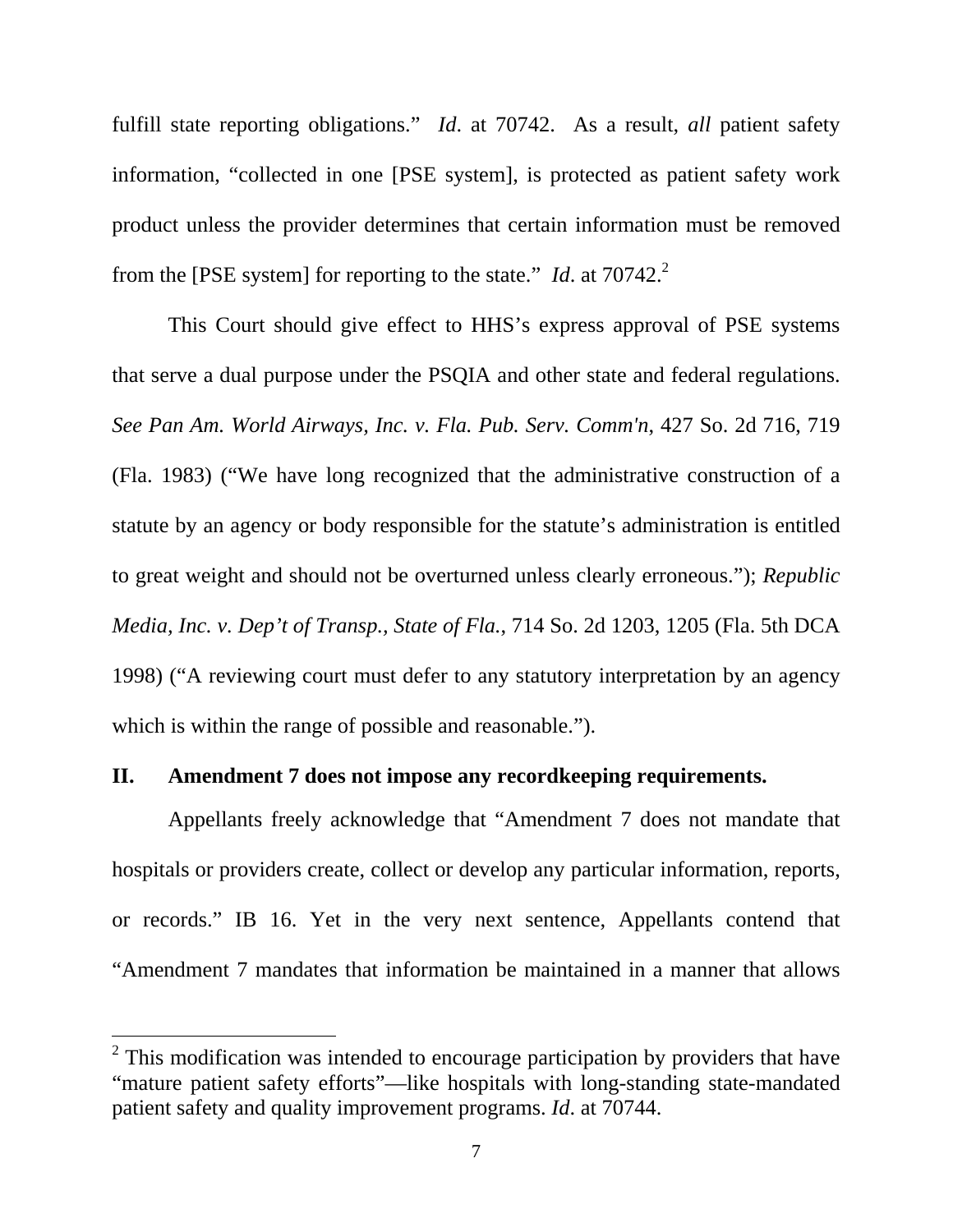requesting patients access to it." *Id*. Appellants go on to criticize Baptist for asserting its legal right to prepayment for the cost of complying with Appellants' Amendment 7 request. IB 24, 43, 48. They claim that this cost is so high because Baptist needs to "separate the state-mandated information from the PSWP stored in the PSES," IB 24, a task they claim is necessitated by Baptist's supposedly "unlawful" merger of state-mandated information with PSWP.

As Appellants concede, Amendment 7 imposes no recordkeeping duties. It simply gives patients "a right to have access to any records made or received in the course of business by a health care facility or provider relating to any adverse medical incident." Art. X, § 25(a), Fla. Const. If records have already "been made publicly available by publication or on the Internet," then Amendment 7 allows a provider to grant access to them by referring a patient to the "location at which the records are publicly available." *Id*. at § 25(c)(4). However, nothing in Amendment 7 requires that a provider "maintain" records in any particular "manner."

Appellants' argument that Amendment 7 imposes some particular manner of recordkeeping is belied both by its implementing statute and common sense. First, section  $381.028(7)(c)$ , Florida Statutes (2015) allows a provider to require prepayment of a fee for the "reasonable and actual cost" of complying with an Amendment 7 request, "including a reasonable charge for the staff time necessary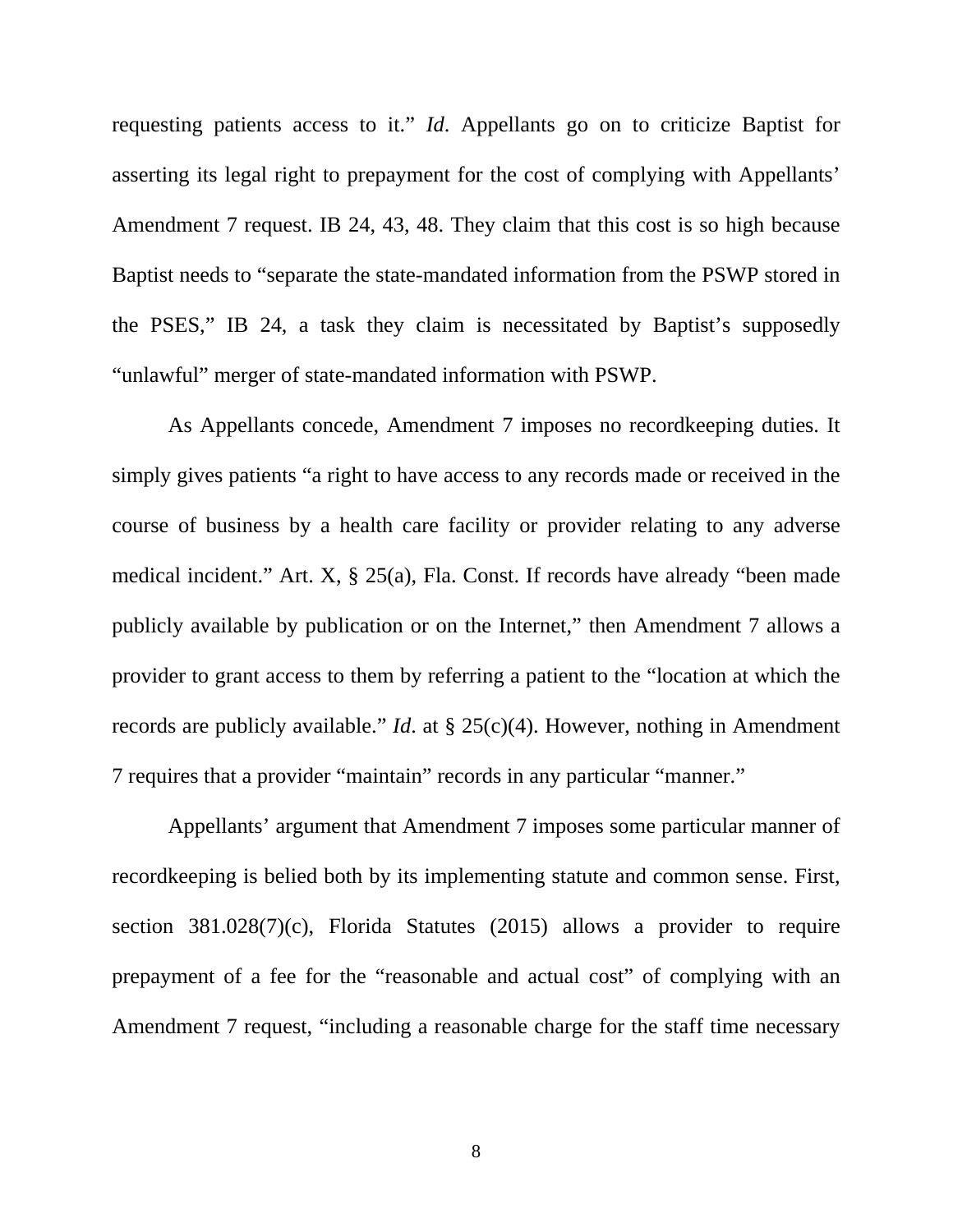to search for records."<sup>3</sup> There would be no need to charge for time spent searching for responsive records if Amendment 7 required them to be maintained in some separate manner specifically calculated to make them more accessible to patients.

Moreover, Appellants' reading of Amendment 7 is contrary to common sense because it turns hospital recordkeeping practices on their head. Instead of maintaining records in the manner required by state or federal law or the manner best suited to hospitals' business and operational needs, Appellants would require hospitals to maintain records in a manner best suited to the convenience of medical malpractice litigants. Despite the preferences of those making Amendment 7 requests, hospitals do not maintain—and are not required to maintain—records in a manner that distinguishes and segregates "records of adverse medical incidents" as defined by Amendment 7. Amendment 7 may provide access to certain documents, but there is nothing in the constitutional provision itself or its ballot summary that suggests that Florida voters intended a radical alteration to the customary recordkeeping practices of hospitals.

Furthermore, the extraordinarily burdensome and expensive search that Baptist would be required to undertake would be necessary whether or not it had a PSE system or was a member of a PSO. As Baptist points out, it maintains

 $3$  This Court has expressly approved the prepayment provision of section 381.028. *See Fla. Hosp. Waterman, Inc. v. Buster*, 984 So. 2d 478, 493 (Fla. 2008); *see also W. Fla. Reg'l Med. Ctr., Inc. v. See*, 79 So. 3d 1, 14 (Fla. 2012) (noting approval of this provision in *Buster*).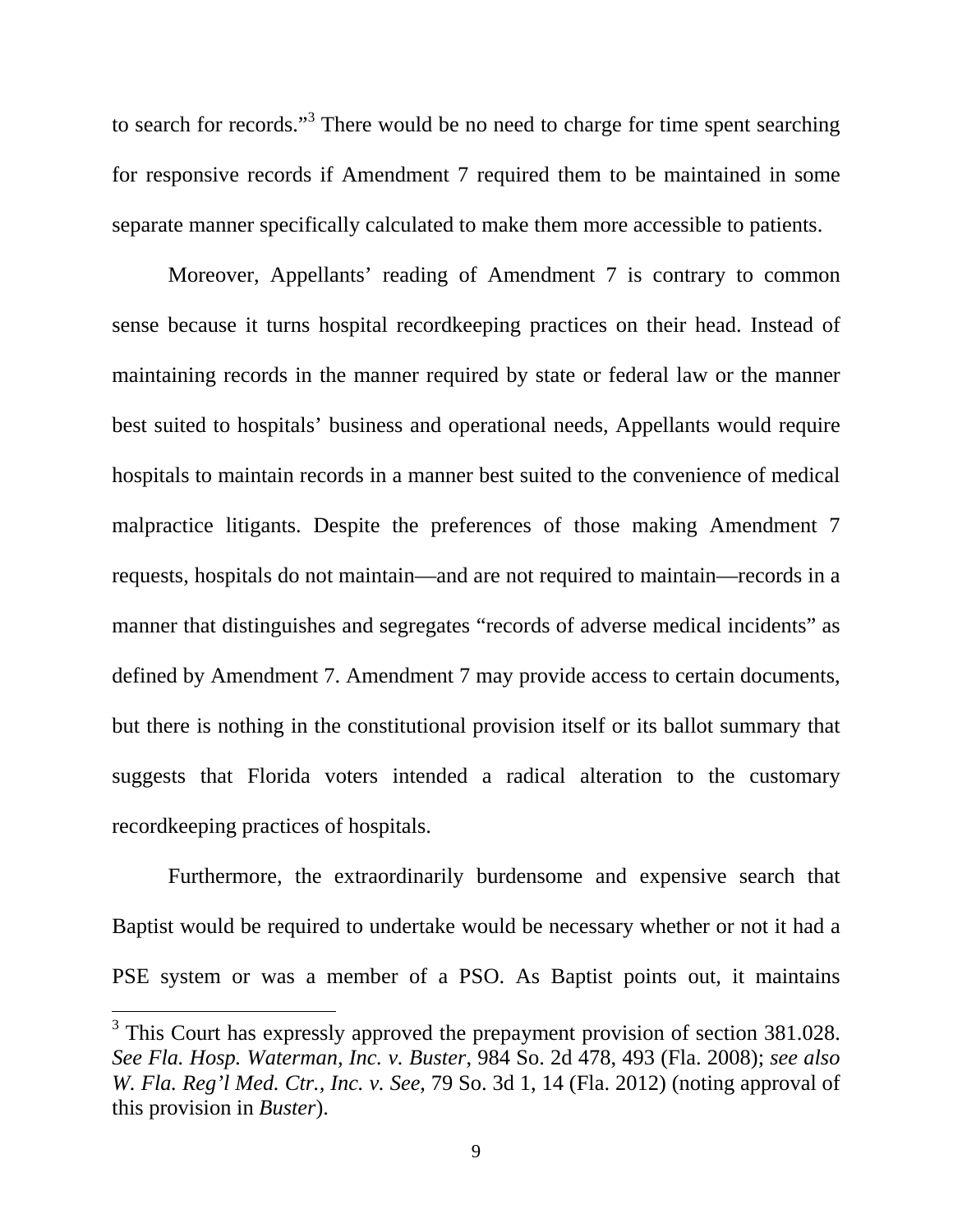occurrence reports on a wide variety of unanticipated events, whether or not they constitute "adverse incidents" under Amendment 7 or any Florida state regulatory scheme, and whether or not they "caused or could have caused injury to or death of a patient." Art. X, § 25(3), Fla. Const.; AB 5-7. Therefore, Baptist would necessarily be required to review all documents potentially responsive to an Amendment 7 request to determine whether any particular document constitutes a "record of an adverse medical incident" under Amendment 7. The fact that Baptist has chosen to maintain its occurrence reports in a PSE system does nothing to increase the burden of sorting Amendment 7 from non-Amendment 7 documents.

Broad-based "incident" or "occurrence" reporting systems like the one used by Baptist are common among Florida hospitals. For example, a hospital employee may report a theft or sexual assault—events which obviously impact patient safety but do not constitute a "record of an adverse medical incident" under Amendment 7. Incident reporting systems are intended to sweep broadly to draw in as much data as possible, and thus best serve the Legislature's purpose of identifying and minimizing risks to patients. *See* § 395.0197(1)(b), Fla. Stat. (2015). This purpose is further served by incorporating the reporting system into a privileged database that assures providers that their reports will remain confidential and will not be used against them. *See* NPRM at 8113 ("These protections will enable all health care providers … to share data within a protected legal environment … without the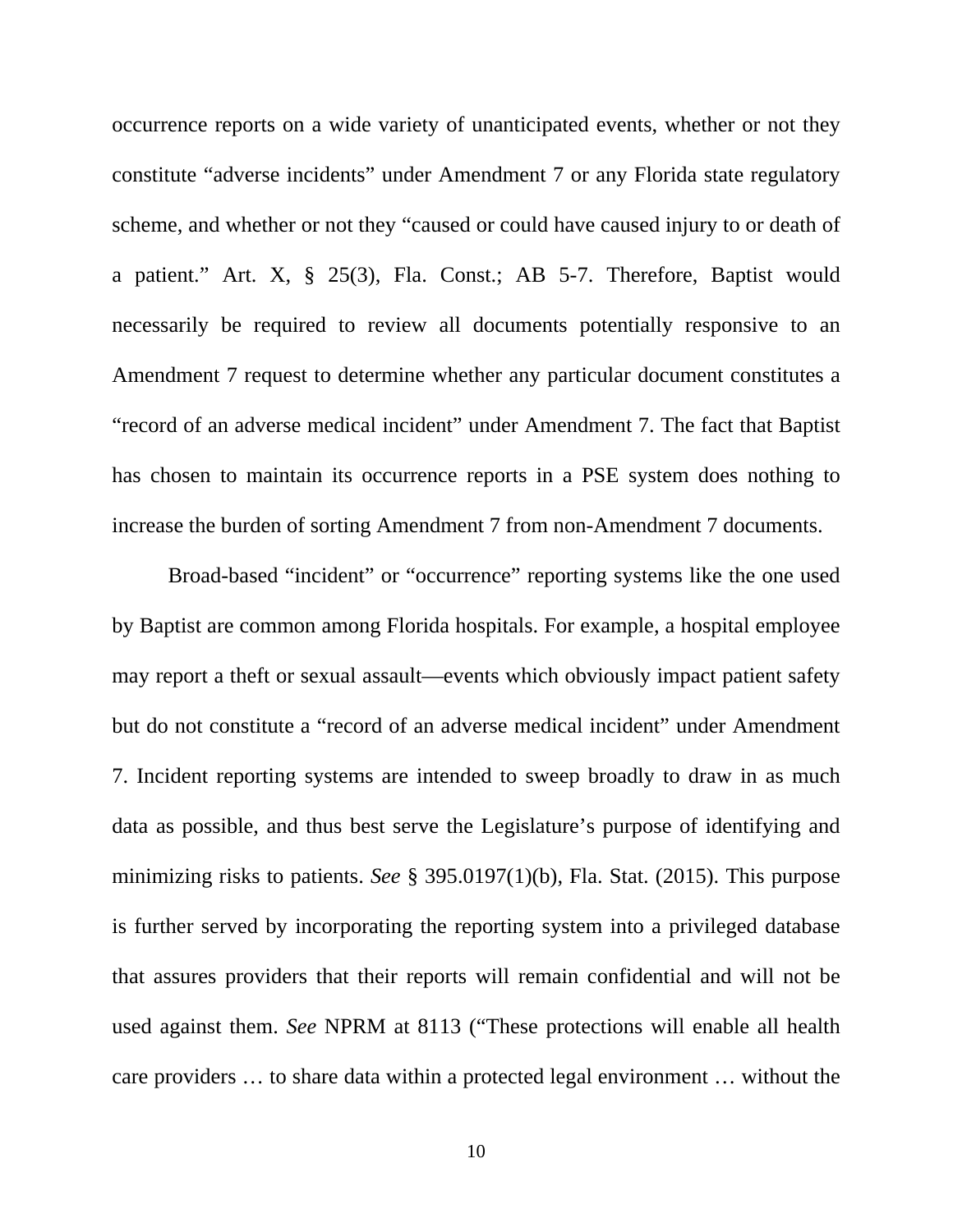threat of information being used against the subject providers."). Contrary to Appellants' claims, the privileges and protections of the PSQIA are consistent with, and indeed further, the policies underlying State risk management regulations; it is Appellants' interpretation that would undermine those policies.

### **III. Appellants lack standing to criticize Baptist's alleged regulatory noncompliance.**

Baptist's alleged noncompliance with Florida state regulations supposedly imposing separate recordkeeping requirements is the linchpin of Appellants' argument. However, it is indisputable that the regulations cited by Appellants—in particular the provisions of section 395.0197 and its corresponding administrative code—are part of the state regulatory scheme governing the licensure and operation of hospitals. Section 395.001, Florida Statutes (2015), states that the purpose of chapter 395 is to "provide for the protection of public health and safety in the establishment, construction, maintenance, and operation of hospitals … by providing for licensure of same and for the development, establishment, and enforcement of minimum standards with respect thereto." Nothing in chapter 395 evidences a Legislative intent to bestow a private right of action on medical malpractice plaintiffs to assert claims for regulatory noncompliance.

In fact, the Legislature expressly conferred upon the Agency for Health Care Administration (AHCA) the sole authority to discipline hospitals for violations of chapter 395. Section 395.1065(2)(a), Florida Statutes (2015) allows AHCA to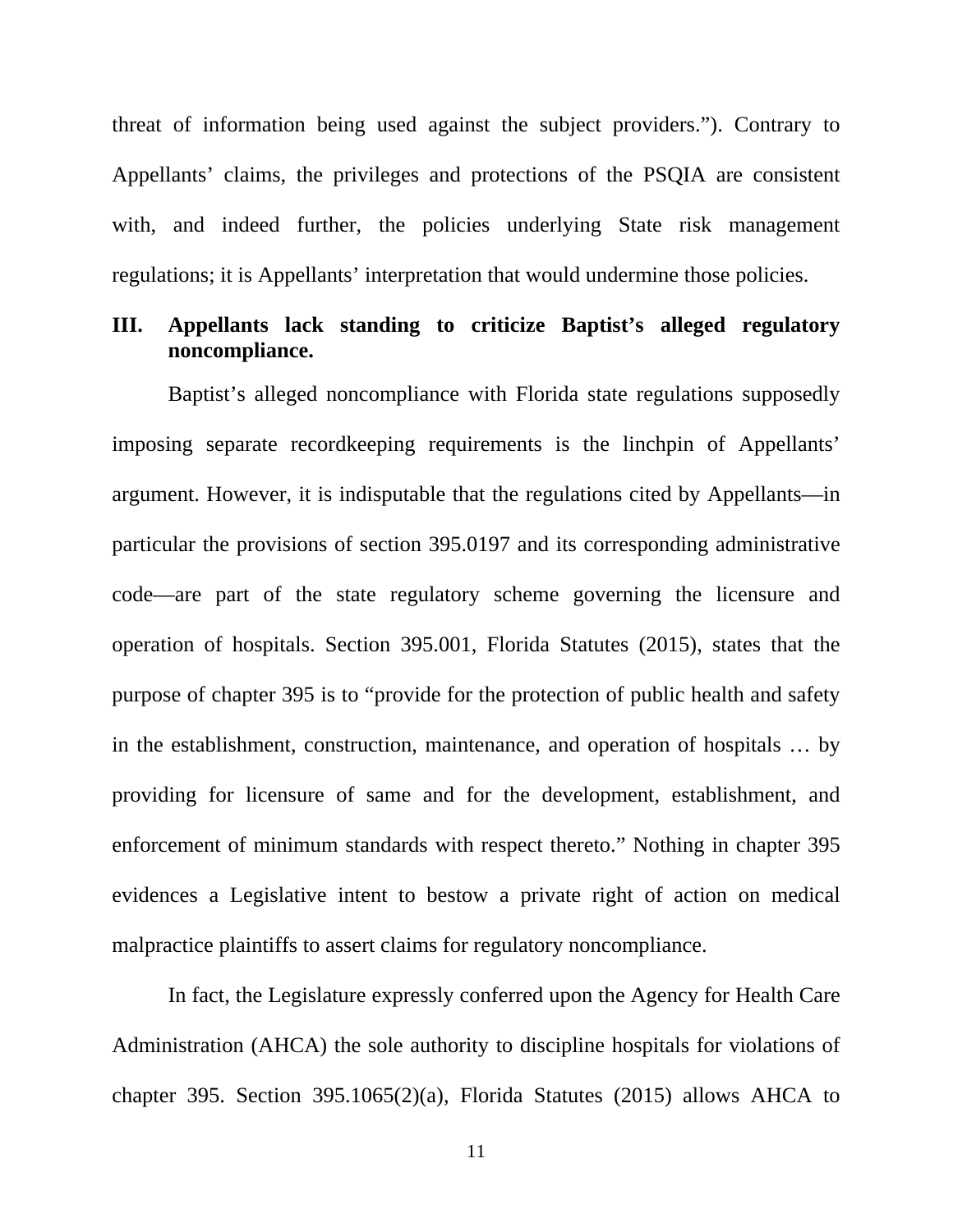"impose an administrative fine, not to exceed \$1,000 per violation, per day, for the violation of any provision of this part … or applicable rules." AHCA may also "impose an immediate moratorium on elective admissions to any licensed facility … when [AHCA] determines that any condition in the facility presents a threat to public health or safety." § 395.1065(4), Fla. Stat. AHCA's exclusive authority to remedy violations of chapter 395—including violations of section 395.0197 and the other regulations relied upon by Appellants—necessarily implies the lack of any privately enforceable right.<sup>4</sup> The undersigned are not aware of AHCA imposing any such fines on Baptist for alleged violations of chapter 395, or claiming that Baptist has wrongfully treated the documents in dispute as PSWP.

Generally speaking, "a statute that does not purport to establish civil liability but merely makes provision to secure the safety or welfare of the public as an entity"—such as hospital licensing and regulatory statutes—"will not be construed as establishing a civil liability." *Horowitz v. Plantation Gen. Hosp. Ltd. P'ship*, 959 So. 2d 176, 182 (Fla. 2007) (quoting *Murthy v. N. Sinha Corp.*, 644 So. 2d 983, 986 (Fla. 1994)). Indeed, the Legislature's express provision of administrative remedies for regulatory noncompliance, without providing any equivalent civil penalties, implies that it did not intend to create a private right of action. In the

 $4$  Amendment 7 confers certain rights on Appellants, but not a right to a specific manner of hospital recordkeeping. Conversely, chapter 395 imposes specific recordkeeping obligations, but confers no rights on Appellants.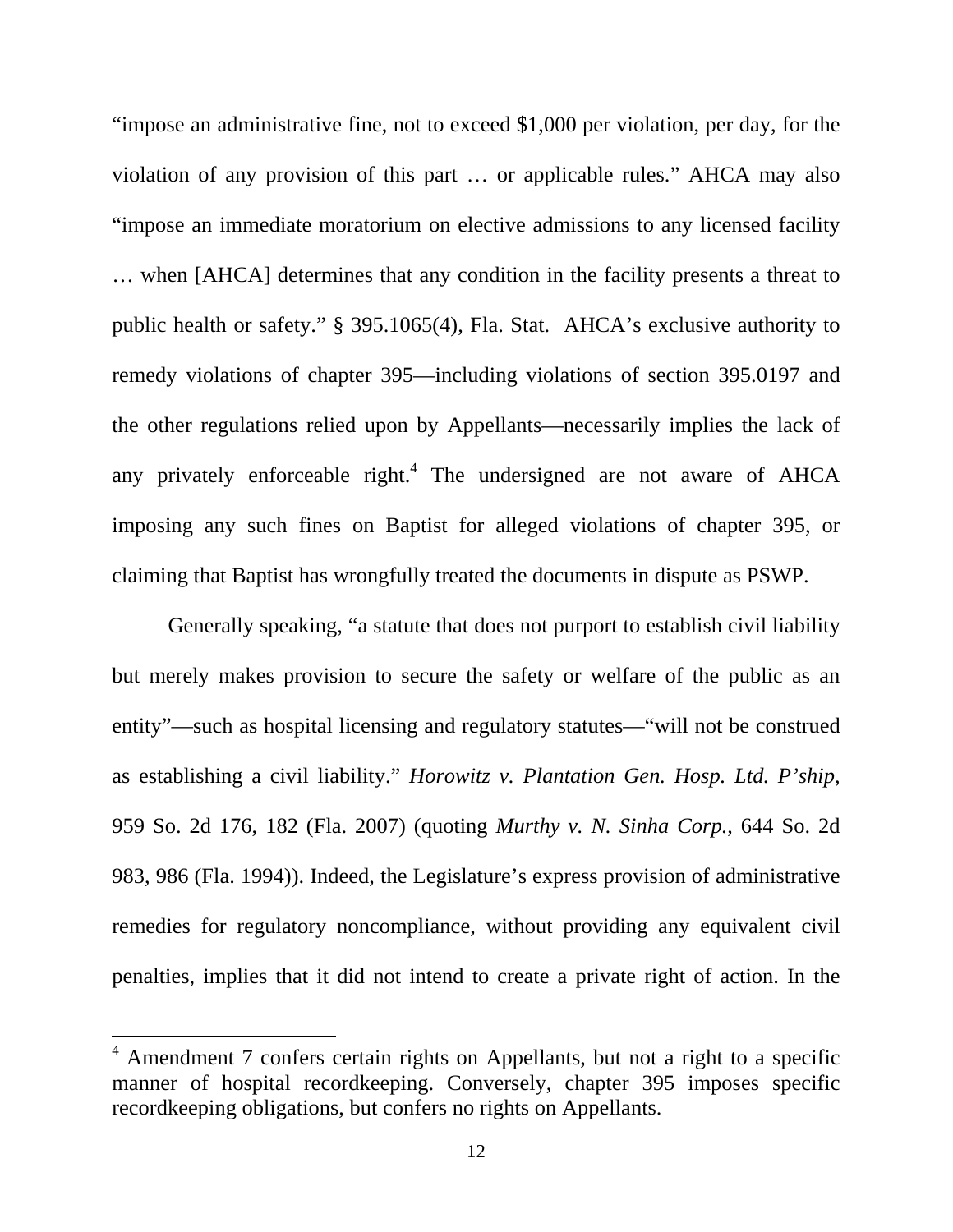absence of any private right of action to enforce the regulatory requirements of chapter 395, Appellants lack standing to criticize Baptist's supposed noncompliance in this Court. *See City of Sarasota v. Windom*, 736 So. 2d 741, 742 (Fla. 2d DCA 1999) ("the plaintiffs possess no private cause of action and, accordingly, lack standing to institute such a claim").<sup>5</sup>

#### **IV. Amendment 7 does nothing to further—and the PSQIA does nothing to curtail—the substantive rights of medical malpractice litigants.**

Appellants claim that they exercised their rights under Amendment 7 in order to "prove liability," IB 1, and they spend a substantial portion of their brief reciting "legislative history" indicating that the PSQIA was not intended to alter "existing rights and remedies available to injured patients." IB 10 (quoting statement by Senator Jeffords). The statements of individual legislators cited by Appellants generally suggest that information "currently available" to prove medical negligence (in 2005) would still be available post-enactment. IB 11. Though not expressly argued, Appellants imply by their recitation of this purported legislative history that the First District's interpretation of the PSQIA would somehow thwart their substantive right to a remedy under medical malpractice law.

 $<sup>5</sup>$  Appellants also assert that it is job of this Court to "conclusively interpret[]</sup> Florida's reporting and recordkeeping obligations." IB 38. While this Court does indeed have the final say on matters of state law, *Gonzalez v. State*, 617 So. 2d 847, 849 (Fla. 4th DCA 1993), it is not the primary authority for interpreting hospitals' regulatory obligations. Rather, that task belongs to AHCA, § 395.1055(1), Fla. Stat. (2015), which has not intervened in this action or objected to Baptist's maintenance of occurrence reports within its privileged PSE system.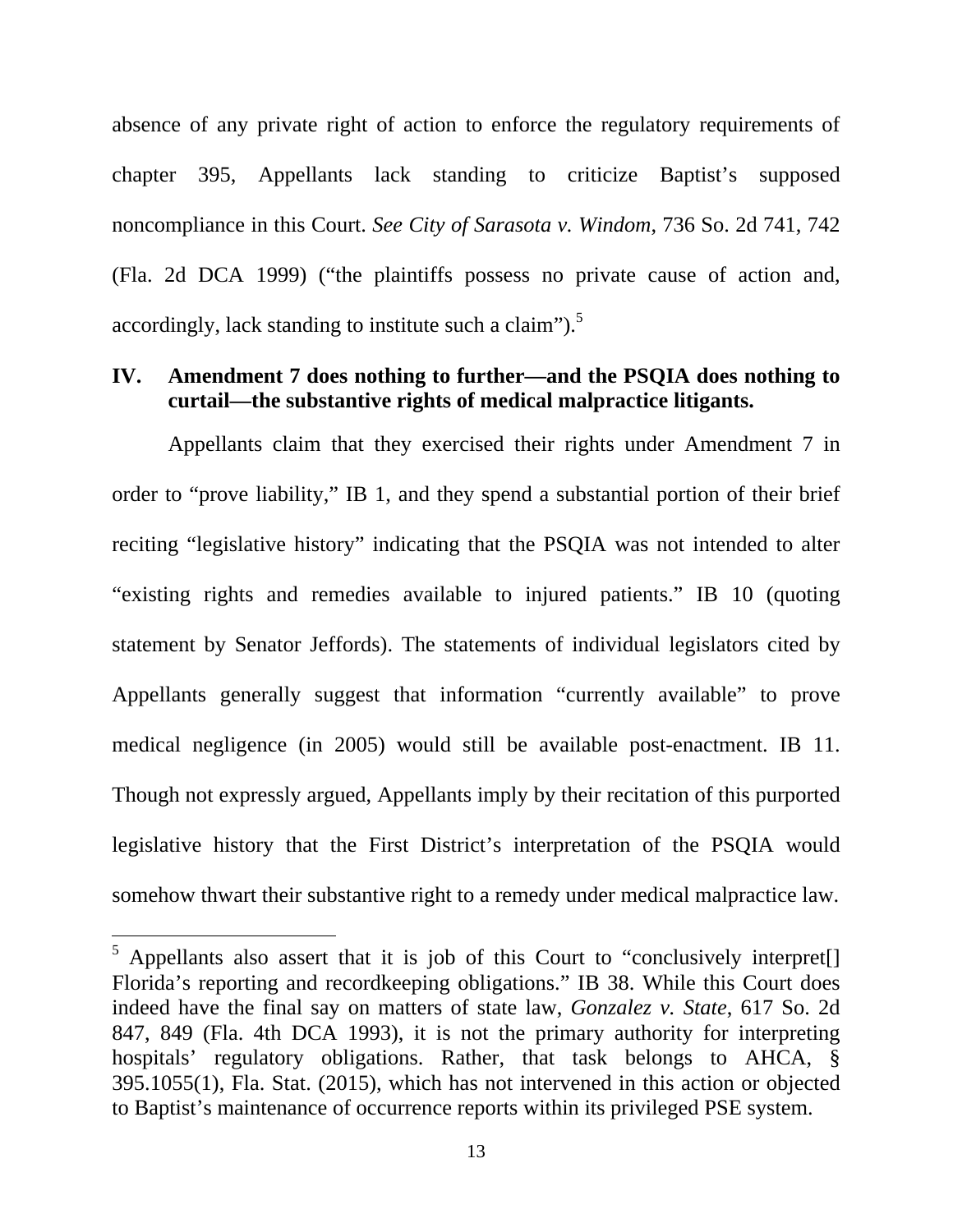What Appellants merely suggest, amicus curiae AARP outright states: that Amendment 7 is intended to ensure "that victims of medical harm can access the information needed to hold negligent health care providers accountable," and that the First District's decision will have a "draconian effect on victims of medical harm or neglect." Br. of Amicus Curiae AARP 2-3. The AARP claims that Amendment 7 "gives citizens the constitutional right to access information critical to pursuing a successful tort action," and therefore preemption of Amendment 7 by the PSQIA "significantly hampers malpractice victims' ability to sue by blocking access to essential evidence." *Id*. at 14, 16. The AARP vastly overstates the significance of Amendment 7 as it relates to medical malpractice.

Medical malpractice actions generally involve a "battle of the experts," in which deviations from the standard of care are determined from the medical record and the personal knowledge of witnesses to the patient's medical care—both of which are as available after the passage of the PSQIA as they were before. On the other hand, patient safety and quality improvement materials, including incident reports, peer review, and credentialing records, were not admissible in 2005 and still are not admissible in medical malpractice claims. *See* §§766.101(5), 395.0191(8), 395.0193(8), Fla. Stat. (2015) (barring such materials from "introduction into evidence"); 395.0197(4), Fla. Stat. (making incident reports "not admissible as evidence in court"). Amendment 7, by its terms, grants only a "right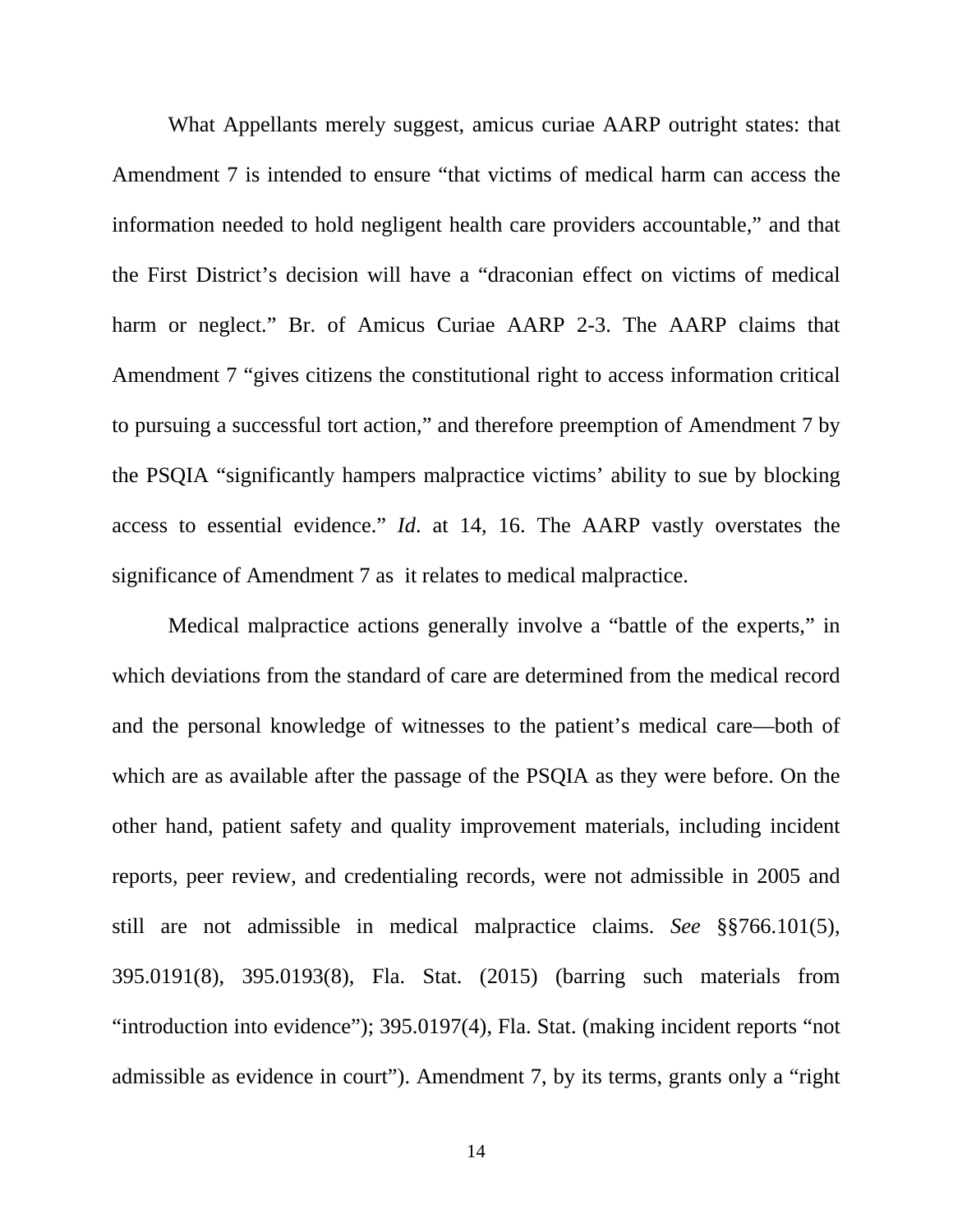to have access," i.e. discovery. It does not expressly or impliedly override evidentiary privileges. Because none of the materials customarily sought by plaintiffs pursuant to Amendment 7 would be admissible in court, the privileges provided by the PSQIA do not hinder their cases.

Even as a discovery tool, Amendment 7 does not broadly override any and all discovery privileges for patient safety and quality improvement materials. First, it applies only to records of "adverse medical incidents." It does not apply to policies and procedures, or to credentialing and recredentialing records that do not specifically involve adverse medical incidents. *See Bartow HMA, LLC v. Kirkland*, 171 So. 3d 783, 786 (Fla. 2d DCA 2015); *Morton Plant Hosp. Ass'n, Inc. v. Shahbas*, 960 So. 2d 820, 826-827 (Fla. 2d DCA 2007). Moreover, contrary to Appellants' suggestion, Amendment 7 does not require a hospital to produce analyses regarding the "frequency and causes of general categories and specific types of adverse incidents," IB 16, § 395.0197(1)(a), Fla. Stat., since such general, statistical information does not pertain to a "specific incident involving a specific patient that caused or could have caused injury to or the death of that patient." *W. Fla. Reg'l Med. Ctr., Inc. v. See*, 18 So. 3d 676, 690 (Fla. 1st DCA 2009).

Finally, even if the PSQIA somehow impacted medical negligence claimants in the presentation of their cases, this would be neither unusual nor cause for criticism. As this Court long ago recognized with respect to peer review privilege,

15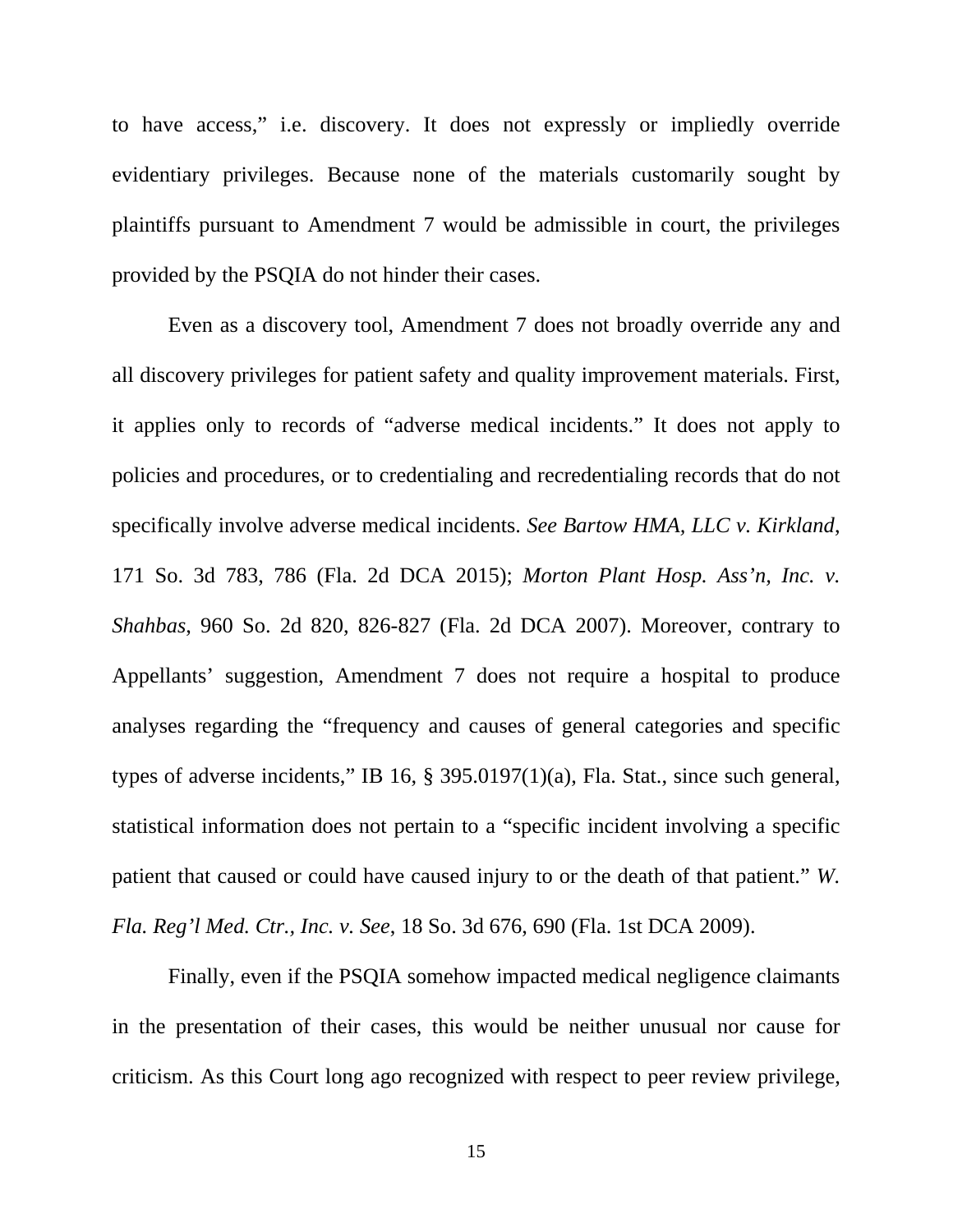"[i]nevitably, such a discovery privilege will impinge upon the rights of some civil litigants to discovery of information which might be helpful, or even essential, to their causes." *Holly v. Auld*, 450 So. 2d 217, 220 (Fla. 1984). Nevertheless, the legislature—in this case Congress—has carried out a balancing test and determined that the benefits of such protections outweigh the detriments. This kind of policy judgment is exclusively within the province of the legislature. *See id*.

### **V. Appellants' interpretation of the PSQIA would reverse the positive movement from a "culture of blame" to a "culture of safety."**

Florida's protections for patient safety and quality improvement activities have historically been interpreted broadly and upheld rigorously in litigation against providers. *See, e.g., Holly*, 450 So. 2d at 220; *Dade County Med. Ass'n v. Hlis*, 372 So. 2d 117, 119-120 (Fla. 3d DCA 1979). This broad protection was intended to promote open deliberation and criticism among healthcare providers, which would be chilled if it were subject to discovery. *Hlis*, 372 So. 2d at 120; *Cruger v. Love*, 599 So. 2d 111, 115 (Fla. 1992).<sup>6</sup>

Notwithstanding the widely recognized public policy supporting the confidentiality of quality improvement activities, Amendment 7 was passed in order to "do away with existing restrictions on a patient's right to access a medical provider's history of adverse medical incidents…." *Fla. Hosp. Waterman, Inc. v.* 

<sup>&</sup>lt;sup>6</sup> The PSQIA was motivated by a similar concern that providers would be "reluctant to participate in quality review activities for fear of liability, professional sanctions, or injury to their reputations." *See* NPRM at 8113.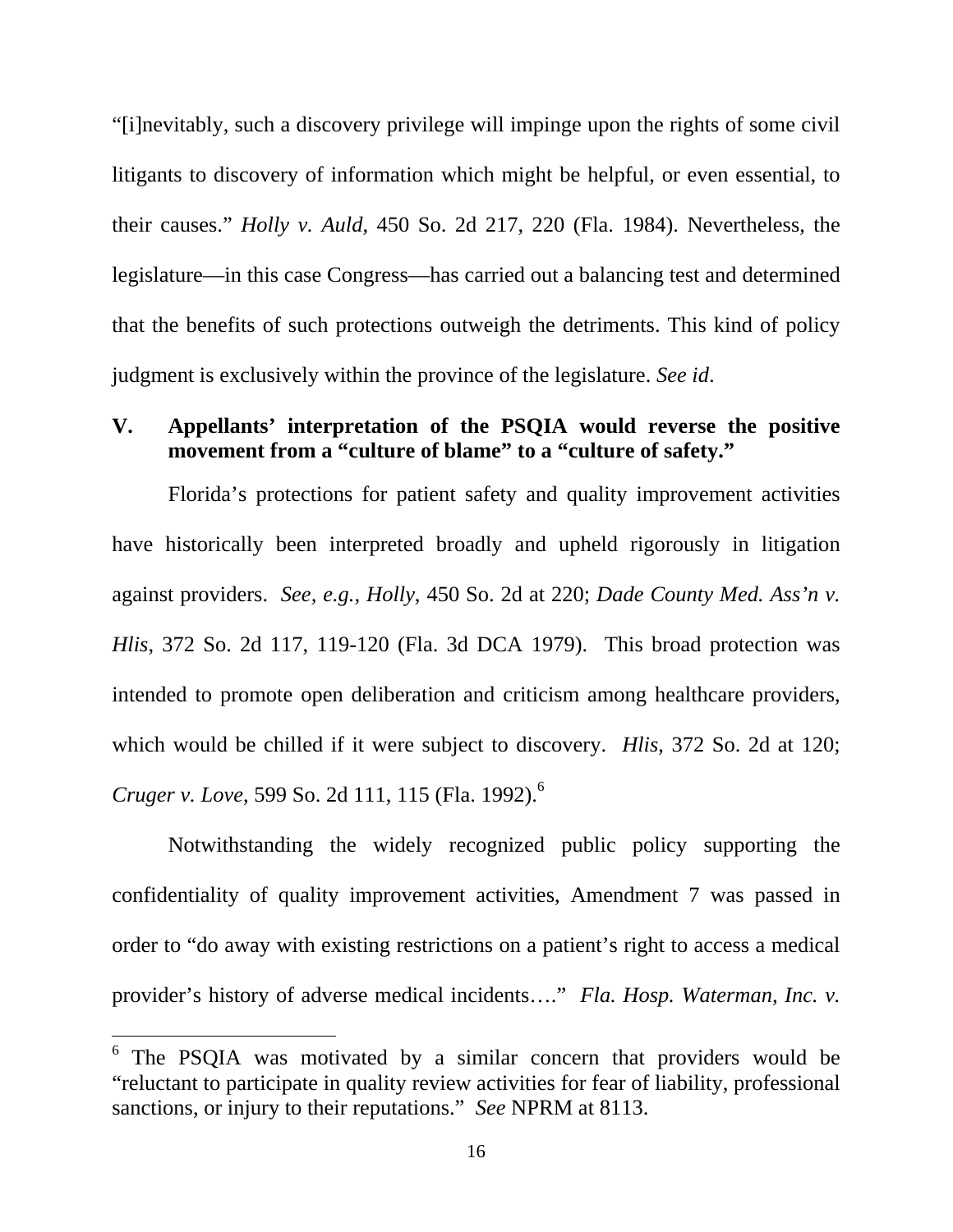*Buster*, 984 So. 2d 478, 489 (Fla. 2008). The abrogation of privilege and confidentiality adversely impacted risk management and quality improvement processes in the years following the passage of Amendment 7. Many health care providers became concerned about the potential adverse consequences of open and collegial dialogue. Although they continued to perform required review, they grew reluctant to create a detailed written record that could be subject to discovery under Amendment 7. Potential discoverability and the risk of public exposure threatened to detract from the important work of patient safety and quality improvement.

The passage of the PSQIA and its implementation by numerous Florida healthcare providers, including the Provider Amici, has largely alleviated these concerns by promoting and protecting from discovery more robust patient safety and quality improvement activities. This Court's reversal of the First District's ruling in this case would undo the progress made to date and undermine the valuable work that has been done by PSOs and their member health care providers. Patients, who are the ultimate beneficiaries of the PSQIA, would suffer.

### **VI. The privileges conferred by the PSQIA are vital to PSOs in meeting their statutory duties to assist providers in improving patient care.**

In order for providers in Florida and all other states to access the confidentiality and privilege protections of the PSQIA, they must collect and assemble "data, reports, records, memoranda, [and] analyses (such as root cause analyses)" relating to patient safety activities within their respective PSE systems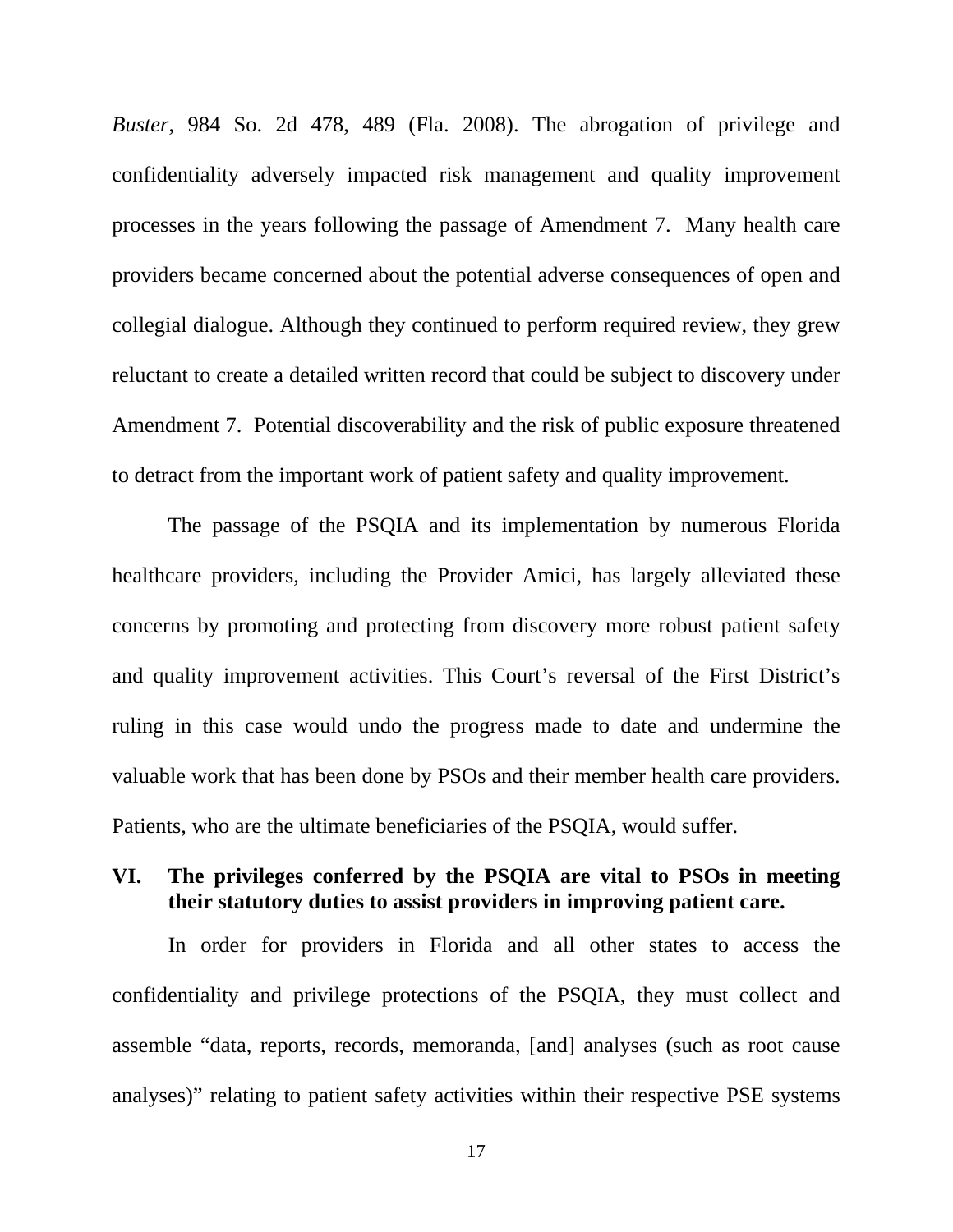for reporting to a PSO. *See generally* 42 C.F.R. §§ 3.20, 3.204, 3.206. PSOs, in turn, have multiple statutory duties, including a duty to conduct activities "to improve patient safety and the quality of health care delivery," to maintain bona fide contracts with providers "for the purpose of receiving patient safety work product," to "collect patient safety work product from providers … that permits valid comparisons of cases among similar providers," and to "utilize patient safety work product for the purpose of providing direct feedback and assistance to providers to effectively minimize patient risk." 42 C.F.R. § 3.102(b)(2)(F), (G). PSOs that cannot demonstrate compliance are subject to a fine and loss of certification. *See* 42 C.F.R. Part 3, Subpart D.

In order to assist PSOs, the Agency for Healthcare Research and Quality ("AHRQ"), which is the HHS agency tasked with the certification and listing of PSOs (73 Fed. Reg. at 70732), published a "Compliance Self-assessment Guide" ("Guide") in September 2009. The Guide identifies what AHRQ will examine and what the PSO should be documenting to demonstrate compliance with these and other duties under the PSQIA and to obtain and maintain certification. (www.pso.ahrq.gov/legislation/assessment). There are currently 81 federally listed PSOs. 66 were previously delisted by AHRQ, most voluntarily, based on the extensive statutory obligations placed on PSOs (www.pso.ahrq.gov/listed/delisted).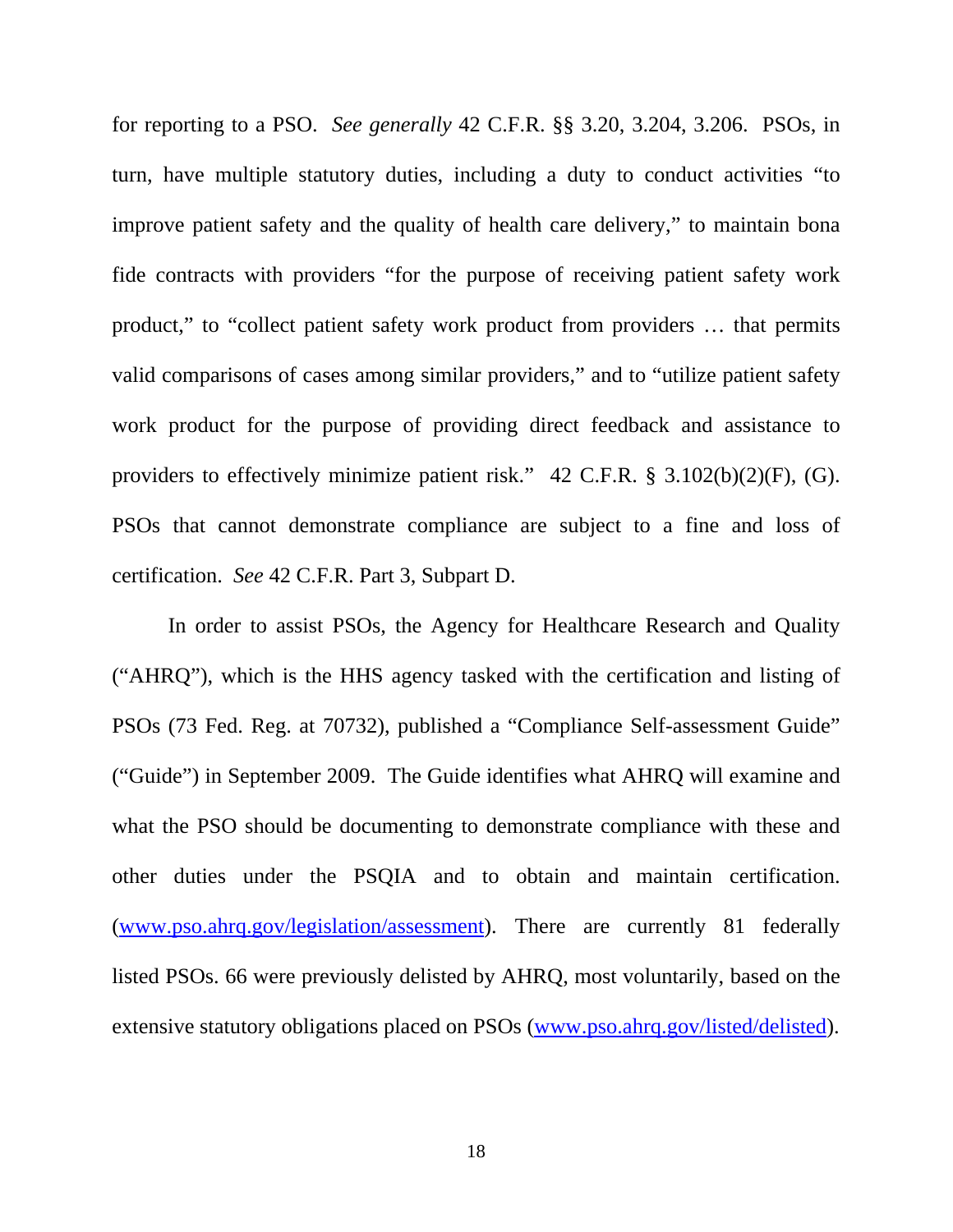The PSQIA, the Final Rule and the Guide make it very clear that PSOs are not merely receptacles for privileged PSWP submitted by providers. PSOs are required to collect, analyze and make "valid comparisons" among providers and provide "direct feedback and assistance to providers to effectively manage patient risk." These important responsibilities cannot be accomplished, however, unless providers are able to submit patient safety data, reports and related information confidentially to their PSOs. The information submitted by providers to PSOs around the country includes incident reports, root cause analyses, peer review and other patient safety information that is not required to be reported externally.

Using patient safety information submitted by providers pursuant to the PSQIA, the PSO Amici and other PSOs around the country have been able to provide safety alerts, identify best practices, and prepare comparative and benchmarking studies as well as other confidential and public reports which have greatly assisted providers and the entire health care industry in efforts to reduce risk and improve care. PSOs have provided vital feedback on health information technology ("HIT"), pressure ulcers, medication safety, surgical errors, fall prevention, and a host of other issues.<sup>7</sup> These aggregated and de-identified studies

 $\frac{7}{1}$  Links to publically available materials from amicus ECRI Institute PSO regarding HIT, pressure ulcers, medication safety, and other issues are available at https://www.ecri.org/resource-center/Pages/Key-Learnings-from-ECRI-Institute-Patient-Safety-Organization.aspx. Amicus Child Health Patient Safety Organization has similarly published online "Patient Safety Action Alerts" in the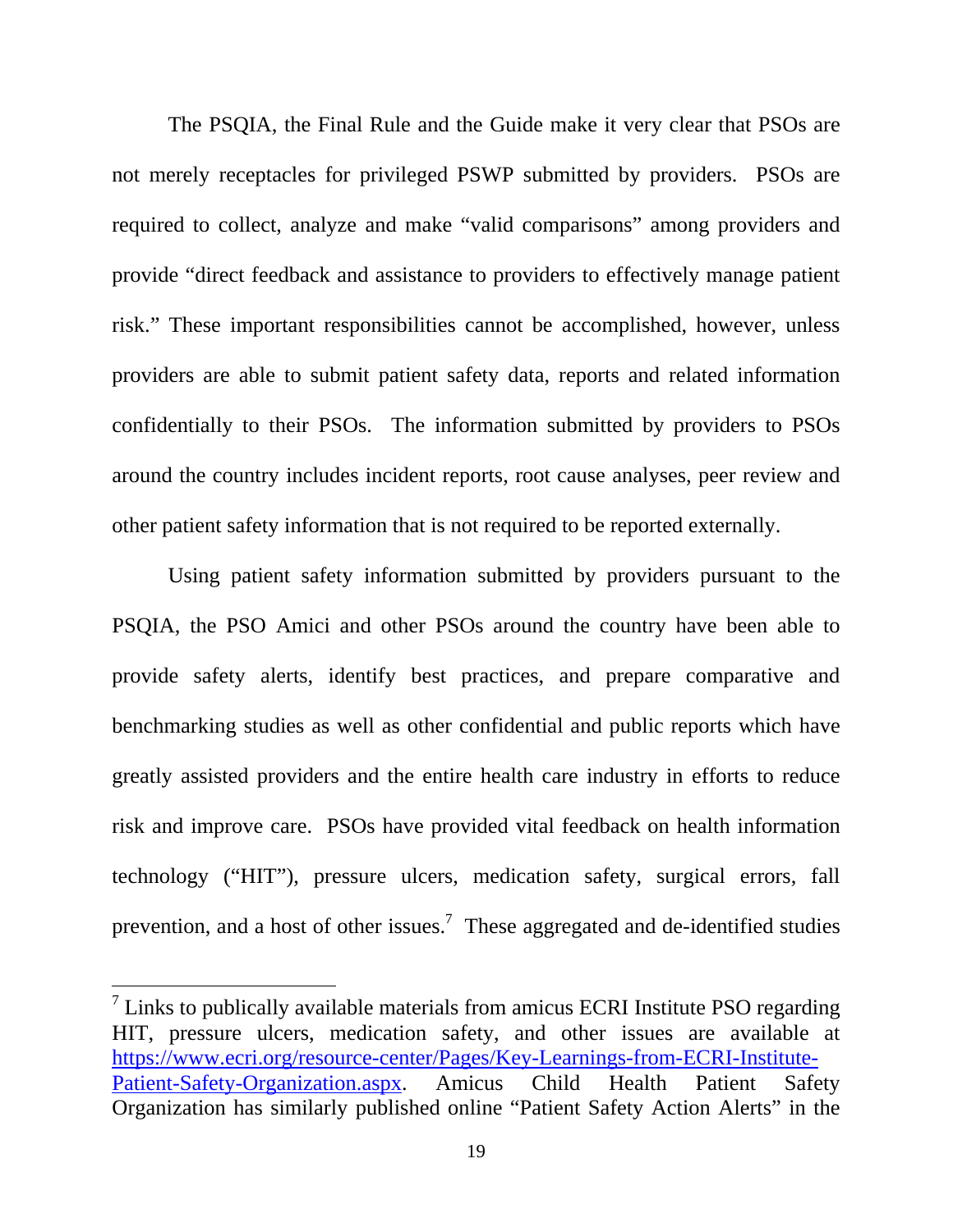would not be possible without the receipt of confidential information currently being collected, reported to and analyzed by  $PSOs.<sup>8</sup>$  By eliminating the flow of this information, which will no longer be reported by hospitals, physicians and other providers to PSOs if not protected under the PSQIA, a reversal of the First District's holding would preclude the important analysis and study of shared information by PSOs, thereby diminishing efforts to improve quality and reduce risk and reversing the progress that has been made since the passage of the PSQIA.

#### **CONCLUSION**

 In recognition of the important work done by PSOs and the vital interests served by the PSQIA, this Court should affirm the First District's holding that the PSQIA preempts Amendment 7 and that PSWP properly maintained by Baptist in its PSE system is not discoverable.

areas of sustained/extended release medication fill and administration errors, fingertip amputation, cutaneous fungal outbreak associated with hospital linens, wrong-size tracheostomy selection, and blind pediatric NG tube placements at https://www.childrenshospitals.org/Quality-and-Performance/Patient-Safety/Patient-Safety-Action-Alerts. Amicus Clarity PSO has published materials on surgical errors, medication dosing omissions, fall prevention, HIT, and other issues at http://www.claritygrp.com/clarity-patient-safety-organization/learninglibrary/pso-learning-series. These are just a few examples of the important work being done by PSOs to improve patient safety and health care quality.

<sup>&</sup>lt;sup>8</sup> In addition to these studies which are publically available and based on aggregated data, PSOs also participate in reviews and analysis with individual providers and systems which are not publically shared but are treated as PSWP.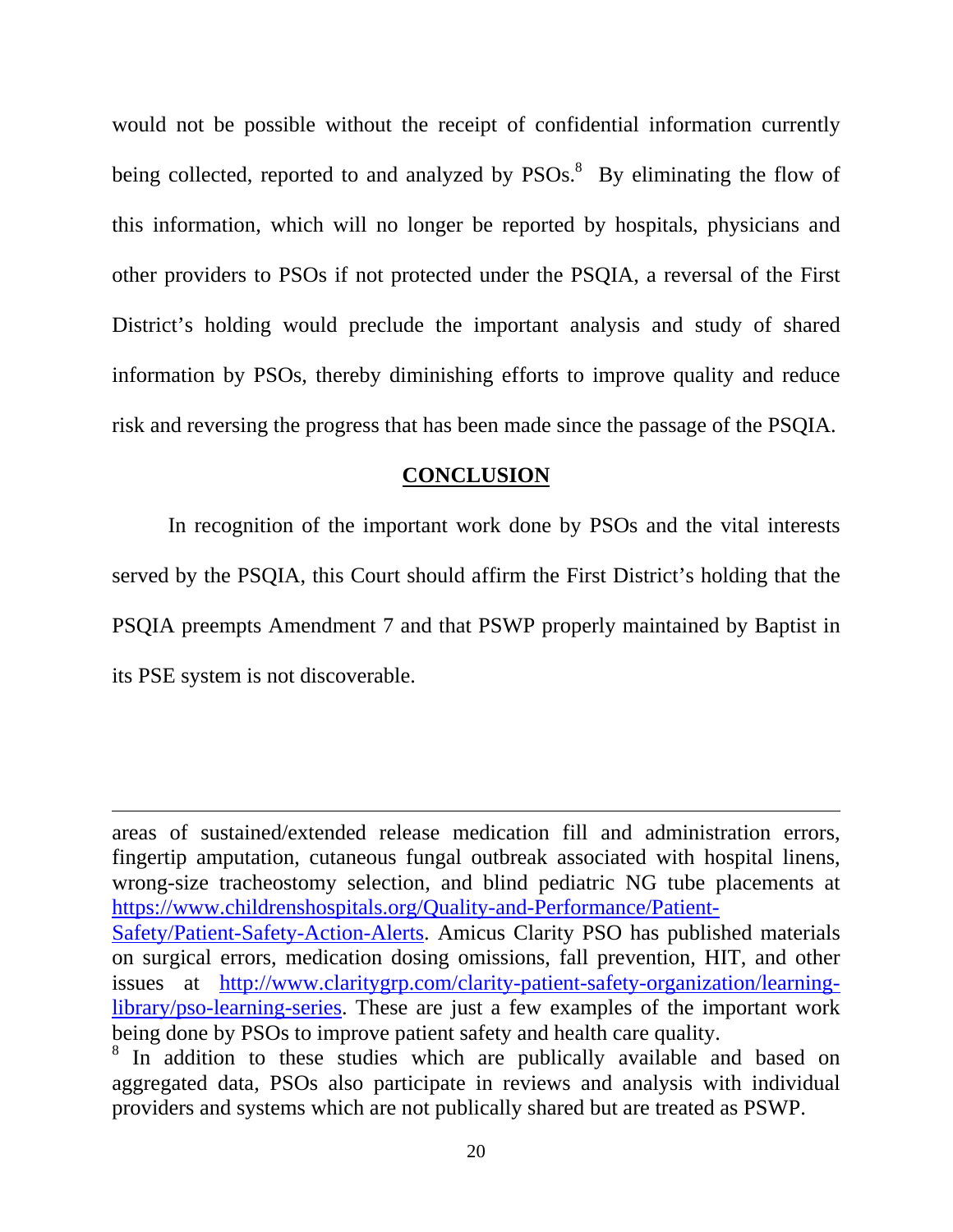#### **CERTIFICATE OF SERVICE**

 I HEREBY CERTIFY that I electronically filed the foregoing on May 2, 2016, with the Clerk of Court by using the eFiling Portal, and served a copy by email upon the attorneys listed on the attached service list.

> /s/ Joshua P. Welsh Joshua P. Welsh Florida Bar No.: 0042876 Bush Ross, P.A. P.O. Box 3913 Tampa, FL 33601-3913 Telephone: (813) 224-9255 Fax No: (813) 223-9620 E-mail:jwelsh@bushross.com, sseals@bushross.com;

-and-

Michael R. Callahan Admitted *Pro Hac Vice* Katten Muchin Rosenman LLP 525 W. Monroe Street Chicago, IL 60661-3693 Telephone: (312) 902-5468 Fax No: (312 577-8616 E-mail: Michael.Callahan@kattenlaw.com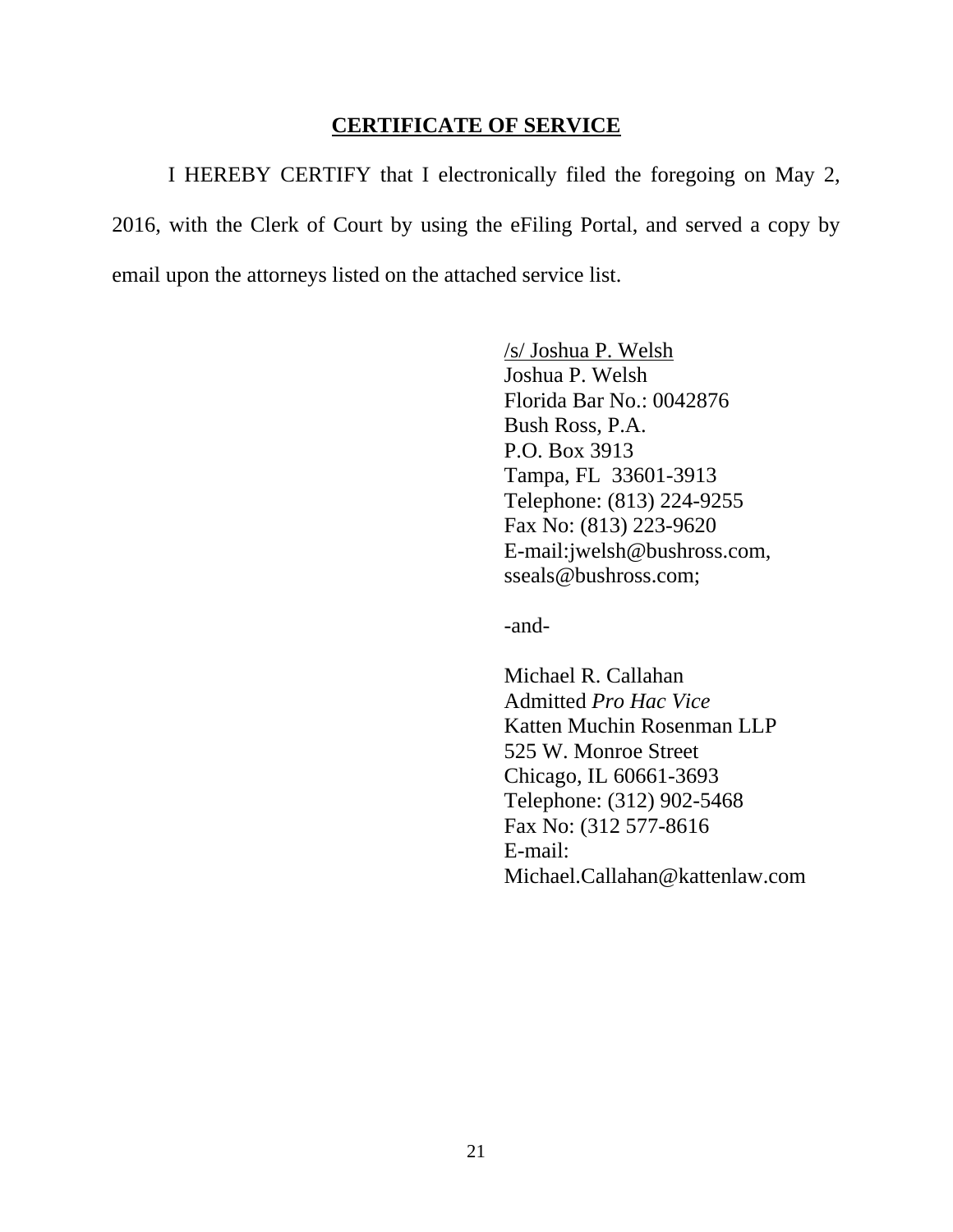#### **SERVICE LIST**

**George N. Meros, Jr.**  George.Meros@gray-robinson.com **Andy Bardos**  andy.bardos@gray-robinson.com Charlene.Roberts@gray-robinson.com mwilkinson@gray-robinson.com Gray Robinson, P.A. 301 South Bronough Street, Suite 600 Tallahassee, FL 32301

#### **Michael H. Harmon**

mharmon@smithhulsey.com **William E. Kuntz**  wkuntz@smithhulsey.com **Earl E. Googe, Jr.**  egooge@smithhulsey.com khettinger@smithhulsey.com sjohnson@smithhulsey.com Smith, Hulsey & Busey, P.A. 225 Water Street, Suite 1800 Jacksonville, FL 32202

**Jack E. Holt, III** 

jeholtiii@growerketcham.com ngallagher@growerketcham.com enotice@growerketcham.com Grower, Ketcham, Rutherford, Bronson, Eide & Telan, P.A. Post Office Box 538065 Orlando, Florida 32853-8065

#### **Michael R. Callahan**

michael.callahan@kattenlaw.com **James W. Hutchison** james.hutchison@kattenlaw.com Katten Muchin Rosenman LLP 525 West Monroe Street Chicago, IL 60661

**John J. Schickel**  JJS@cokerlaw.com **Howard C. Coker**  HCC@cokerlaw.com **Charles A. Sorenson**  CAS@cokerlaw.com **Aaron Sprague**  EAS@cokerlaw.com RMS@cokerlaw.com Coker, Schickel, Sorenson, Posgay, Camerlengo & Iracki 136 East Bay Street Jacksonville, FL 32202

#### **William D. Thompson**

billdefthompson@yahoo.com 58 Sea Winds Lane East Ponte Vedra Beach, FL 32082

#### **W. Douglas Childs**

dchilds@childslegalgroup.com

**Linda M. Hester** lhester@childslegalgroup.com pcreech@childslegalgroup.com mowens@childslegalgroup.com 1551AtlanticBoulevard Jacksonville,FL32207

#### **Jesse F. Suber**

mmeservice@henryblaw.com cdulay@henryblaw.com Henry, Buchanan, Hudson, Suber & Carter, P.A. 2508 Barrington Circle Tallahassee, FL 32308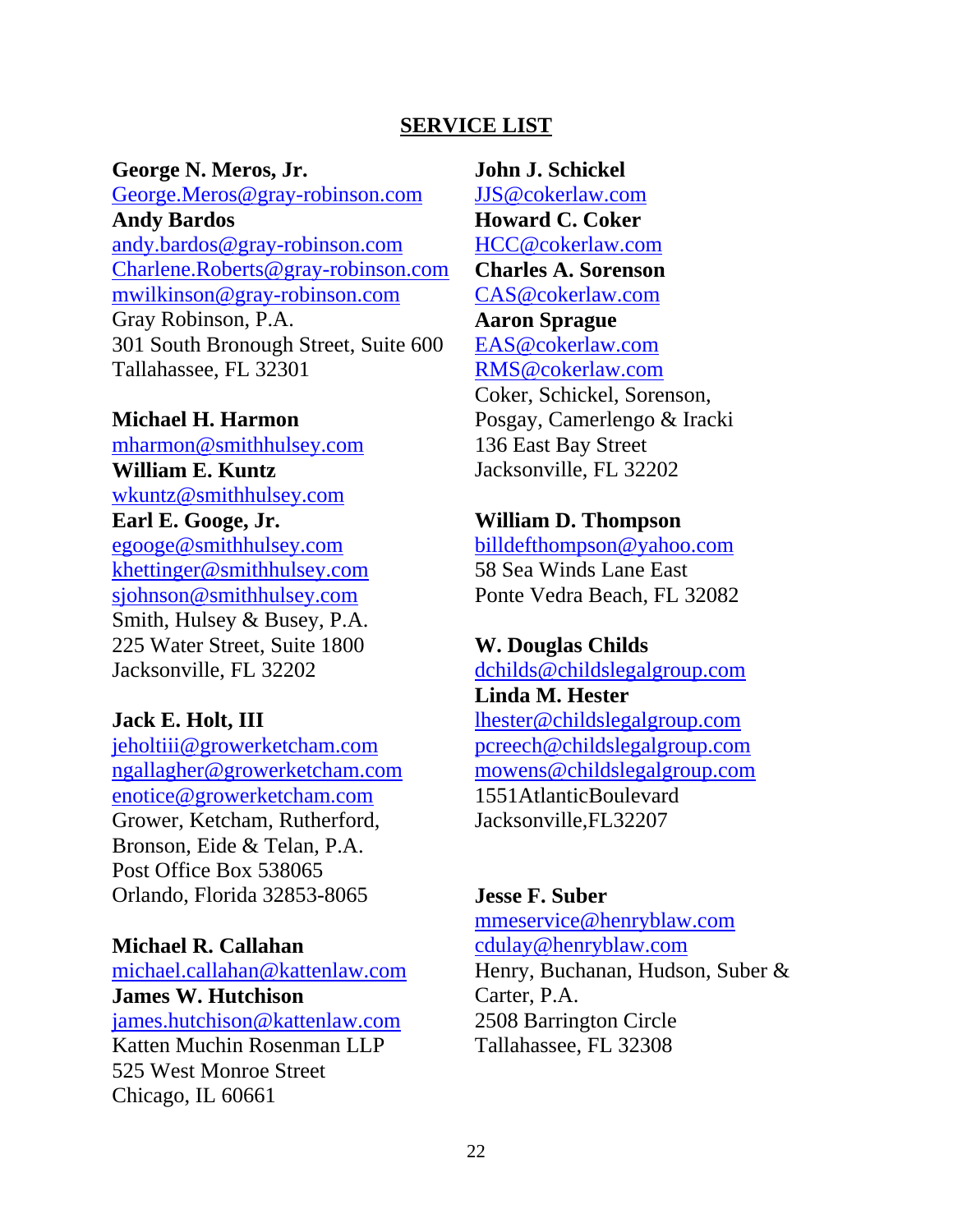### **Borden R. Hallowes**

bhallowes@bellsouth.net cshallowes@gmail.com 545 Oglethorpe Avenue, Suite202 St. Simons Island, GA 31522

### **P. Scott Mitchell**

smitchell@fmhslaw.com

# **Kathryn L. Hood**

khood@fmhslaw.com cmcrae@fmhslaw.com Fuller, Mitchell, Hood & Stephens, LLC 2565 Barrington Circle Tallahassee, FL 32308

### **Brian Pantaleo**

Brian.Pantaleo@lockelord.com Locke Lord LLP 525 Okeechobee Blvd., Ste.1600 West Palm Beach, FL 33401

### **Andrew S. Bolin**

asb@law-fla.com mrg@law-fla.com Beytin, McLaughlin, McLaughlin, O'Hara, Bocchino & Bolin, P.A. 201 N. Franklin Street, Suite 2900 Tampa, FL 33602

### **Kirk S. Davis**

kirk.davis@akerman.com debbie.cantwell@akerman.com Akerman LLP 401 E. Jackson Street, Suite 1700 Tampa, Florida 33602

# **Bryan S. Gowdy**

bgowdy@appellate-firm.com filings@appellate-firm.com Creed & Gowdy, P.A. 865 May Street Jacksonville, FL 32204

#### **John R. Saalfield Duke Regan**

Saalfield.filings@saalfieldlaw.com Saalfield, Shad, Stokes, Inclan, Stoudemire & Stone, P.A. 245 Riverside Avenue, Suite 400 Jacksonville, FL 32202

# **Joshua P.Welsh**

# jwelsh@bushross.com

Bush Ross, P.A. P.O. Box 3913 Tampa, FL 33601

# **Katherine E. Giddings, B.C.S.**

katherine.giddings@akerman.com **Kristen M. Fiore**

kristen.fiore@akerman.com **Diane G. Dewolf** diane.dewolf@akerman.com

Akerman LLP 106 East College Avenue, Suite 1200 Tallahassee, Florida 32301

### **Kathleen T. Pankau**

#### kpankau@jointcommission.org

The Joint Commission One Renaissance Boulevard Oakbrook Terrace, Illinois 60181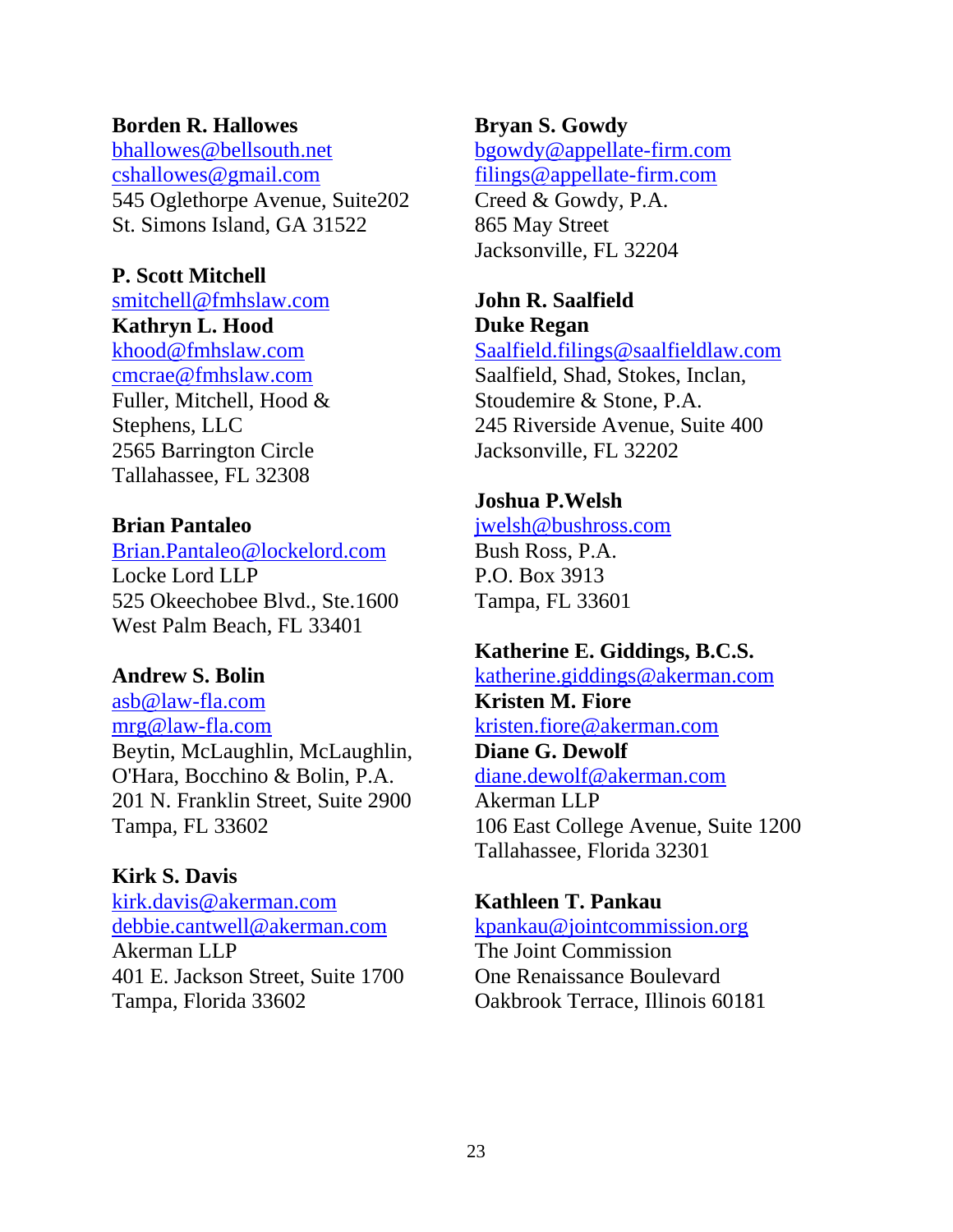### **Elizabeth J. Campbell**

Locke Lord LLP 525 Okeechobee Boulevard Suite 1600 West Palm Beach, Florida 33401 ecampbell@lockelord.com

#### **Honorable Waddell A. Wallace III**

Circuit Judge Duval County Courthouse 501 West Adams Street, Room 743 Jacksonville, Florida 32202 *Service by U.S. Mail*

#### **Margaret C. Binzer**

Polsinelli PC 1401 I Street, N.S., Suite 800 Washington, D.C. 20005 pbinzer@polsinelli.com

#### **Thomas S. Edwards, Jr.**

Edwards & Ragatz, P.A. 501 Riverside Avenue, Suite 601 Jacksonville, Florida 32202 tse@edwardsragatz.com kah@edwardsragatz.com service@edwardsragatz.com

#### **Philip M. Burlington**

pmb@flappellatelaw.com lab@flappellatelaw.com Burlington & Rockenbach, P.A. 444 W Railroad Ave., Ste. 430 West Palm Beach, FL 33401-4134

# **Paul E. Dwyer Benjamin R. Davis**  Locke Lord LLP 2800 Financial Plaza Providence, Rhode Island 02903 paul.dwyer@lockelord.com benjamin.davis@lockelord.com

#### **Christopher V. Carlyle, B.C.S.**

The Carlyle Appellate Law Firm The Carlyle Building 1950 Laurel Manor Drive, Suite 130 The Villages, Florida 32162 ccarlyle@appellatelawfirm.com served@appellatelawfirm.com

### **Philip M. Burlington**

Burlington & Rockenbach, P.A. 444 West Railroad Avenue, Suite 430 West Palm Beach, Florida 33401 pmb@flappellatelaw.com lab@flappellatelaw.com

**George A. Vaka Nancy A. Lauten Richard N. Asfar**  Vaka Law Group, P.L. 777 South Harbour Island Boulevard Suite 300 Tampa, Florida 33602 gvaka@vakalaw.com nlauten@vakalaw.com rasfar@vakalaw.com lbarbosa@vakalaw.com svaka@vakalaw.com